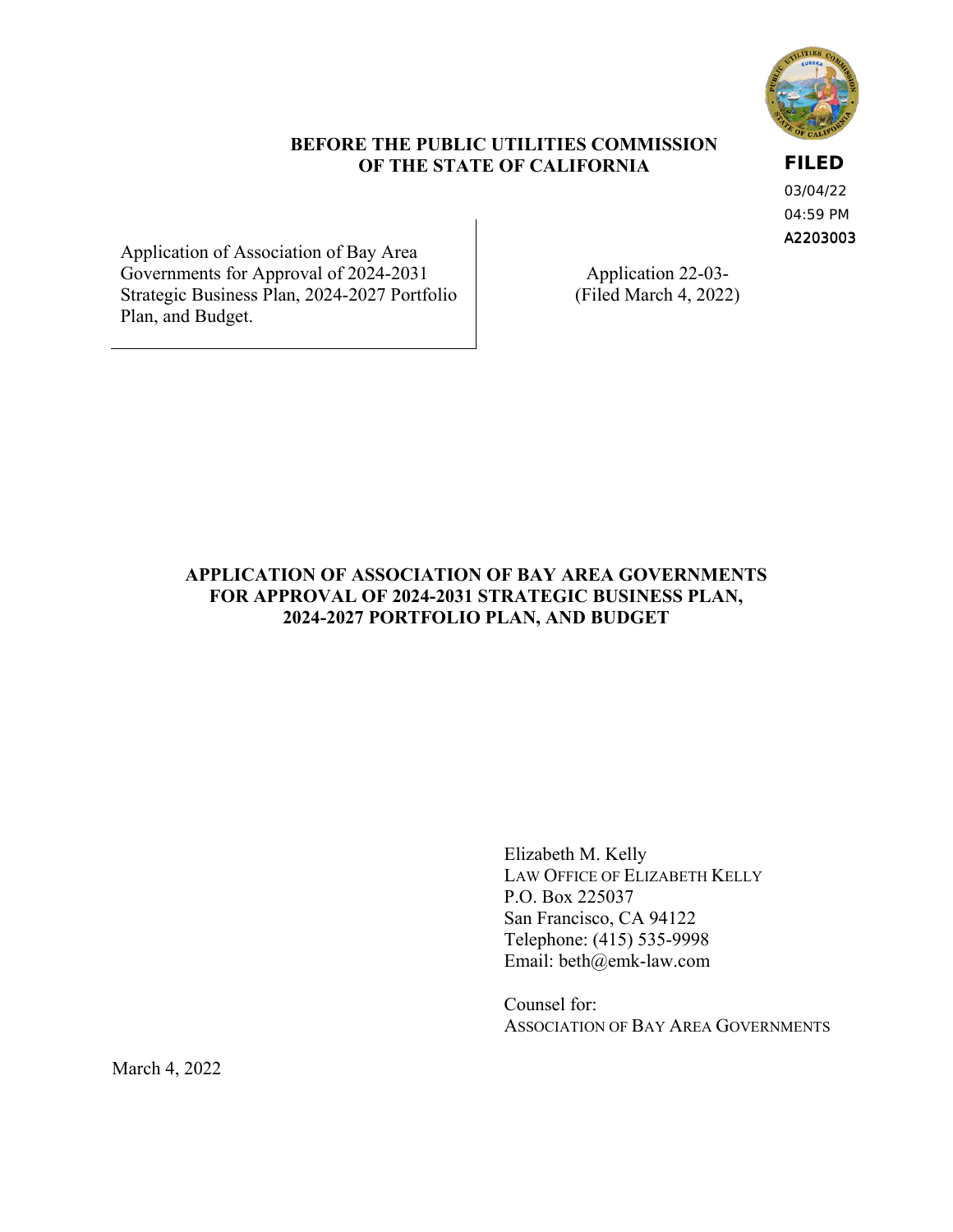# **TABLE OF CONTENTS**

| I.  |                |                                                                                                                                          |  |  |  |  |  |  |
|-----|----------------|------------------------------------------------------------------------------------------------------------------------------------------|--|--|--|--|--|--|
| II. |                |                                                                                                                                          |  |  |  |  |  |  |
|     | A.             |                                                                                                                                          |  |  |  |  |  |  |
|     | <b>B.</b>      |                                                                                                                                          |  |  |  |  |  |  |
|     | $\mathbf{C}$ . |                                                                                                                                          |  |  |  |  |  |  |
| Ш.  |                |                                                                                                                                          |  |  |  |  |  |  |
|     | A.             |                                                                                                                                          |  |  |  |  |  |  |
|     |                | 1.                                                                                                                                       |  |  |  |  |  |  |
|     |                | 2.<br>BayREN Has a Proven Track Record as a Program Administrator                                                                        |  |  |  |  |  |  |
|     | <b>B.</b>      | The Context of REN Program Offerings and Portfolio Segmentation 12                                                                       |  |  |  |  |  |  |
|     |                | RENs Are Allowed to Offer Programs That IOUs and CCAs Do Not<br>1.<br>Intend to Undertake, Pilot Programs, and Programs Serving Hard-to- |  |  |  |  |  |  |
|     |                | RENs May Serve Any Area of Portfolio Segmentation 13<br>2.                                                                               |  |  |  |  |  |  |
| IV. |                |                                                                                                                                          |  |  |  |  |  |  |
|     | A.             |                                                                                                                                          |  |  |  |  |  |  |
|     | <b>B.</b>      |                                                                                                                                          |  |  |  |  |  |  |
|     | $C_{\bullet}$  | Bay Area Multifamily Building Enhancements (BAMBE)  15                                                                                   |  |  |  |  |  |  |
|     | D.             |                                                                                                                                          |  |  |  |  |  |  |
|     | E.             |                                                                                                                                          |  |  |  |  |  |  |
|     | F.             |                                                                                                                                          |  |  |  |  |  |  |
|     | G.             |                                                                                                                                          |  |  |  |  |  |  |
|     | Н.             |                                                                                                                                          |  |  |  |  |  |  |
|     | I.             |                                                                                                                                          |  |  |  |  |  |  |
|     | J.             |                                                                                                                                          |  |  |  |  |  |  |
| V.  |                | <b>OVERVIEW OF BAYREN BUDGET, COST EFFECTIVENESS AND VALUE TO RATEPAYERS</b><br>18                                                       |  |  |  |  |  |  |
|     | A.             |                                                                                                                                          |  |  |  |  |  |  |
|     |                | 1.                                                                                                                                       |  |  |  |  |  |  |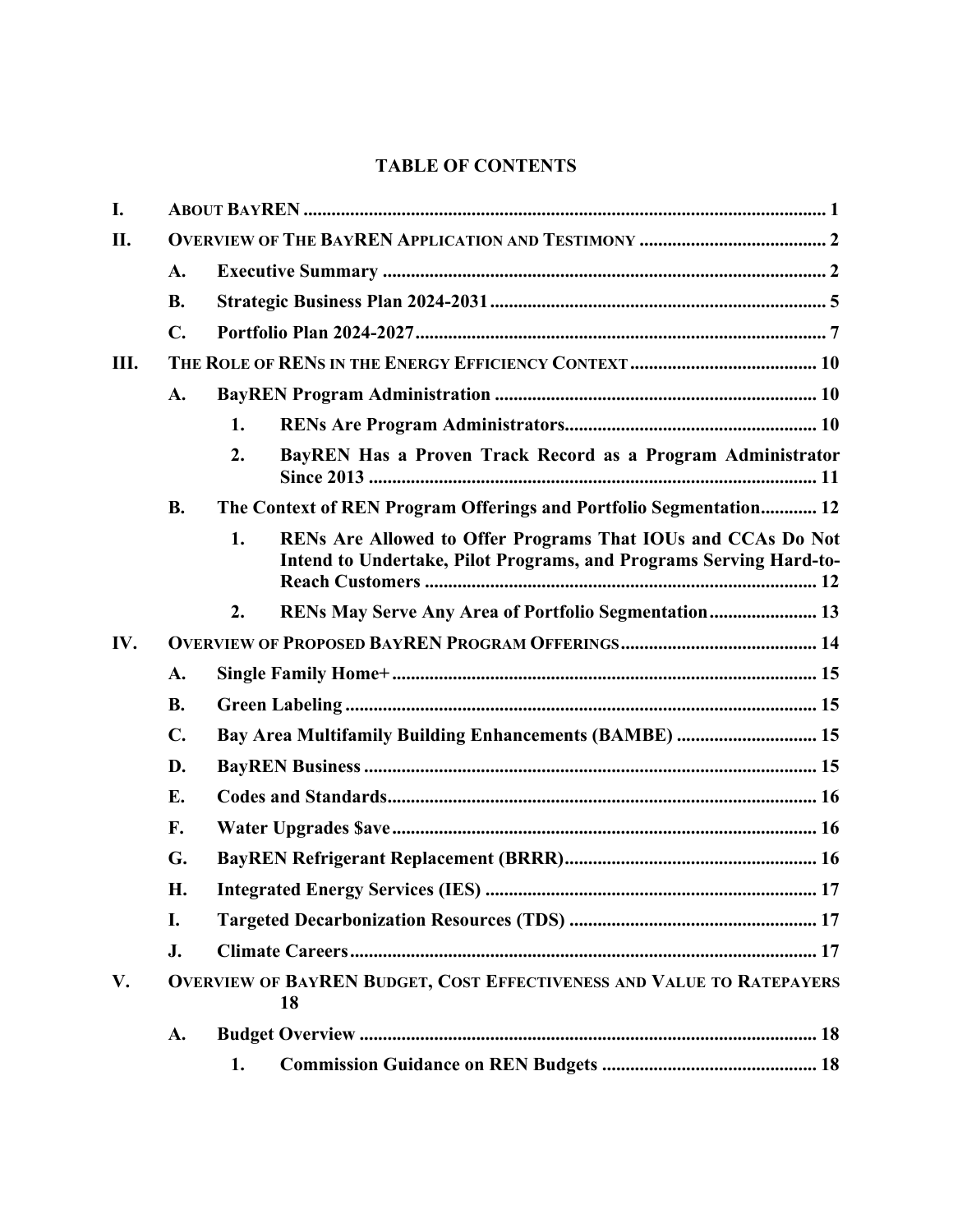|       |                | 2.                   | BayREN's Proposed Budget Is Reasonable and Should Be Approved              |
|-------|----------------|----------------------|----------------------------------------------------------------------------|
|       | <b>B.</b>      |                      |                                                                            |
|       |                | 1.                   | RENs Are Subject to Value-Based Criteria, Not a Minimum Cost-              |
|       |                | 2.                   | <b>BayREN Has Focused on Value-Driven Approaches in Its Portfolio 21</b>   |
| VI.   |                |                      | <b>COORDINATION BETWEEN BAYREN AND OTHER PROGRAM ADMINISTRATORS 22</b>     |
|       | A.             |                      |                                                                            |
|       | <b>B.</b>      |                      | BayREN Has Worked to Avoid Overlap with Other Program Administrators,      |
|       | $\mathbf{C}$ . |                      | BayREN Seeks Continued Authorization for PG&E to Serve as Fiscal Manager   |
| VII.  |                |                      |                                                                            |
|       | A.             |                      |                                                                            |
|       | <b>B.</b>      |                      |                                                                            |
|       | $\mathbf{C}$ . |                      |                                                                            |
|       | D.             |                      | <b>Ensuring PAs Have Sufficient Time After Commission Revisions 27</b>     |
| VIII. |                |                      |                                                                            |
|       | A.             |                      |                                                                            |
|       | <b>B.</b>      |                      |                                                                            |
|       | $\mathbf{C}$ . |                      |                                                                            |
| IX.   |                |                      | <b>COMPLIANCE WITH THE COMMISSION'S RULES OF PRACTICE AND PROCEDURE 29</b> |
|       | A.             |                      |                                                                            |
|       | <b>B.</b>      |                      |                                                                            |
|       | $\mathbf{C}$ . |                      |                                                                            |
|       | D.             |                      |                                                                            |
|       | Е.             |                      | Correspondence and Communication Regarding This Application - Rule         |
|       | F.             |                      |                                                                            |
|       | G.             |                      |                                                                            |
|       | H.             |                      |                                                                            |
|       | I.             |                      |                                                                            |
|       | J.             |                      |                                                                            |
| X.    |                | <b>CONCLUSION 32</b> |                                                                            |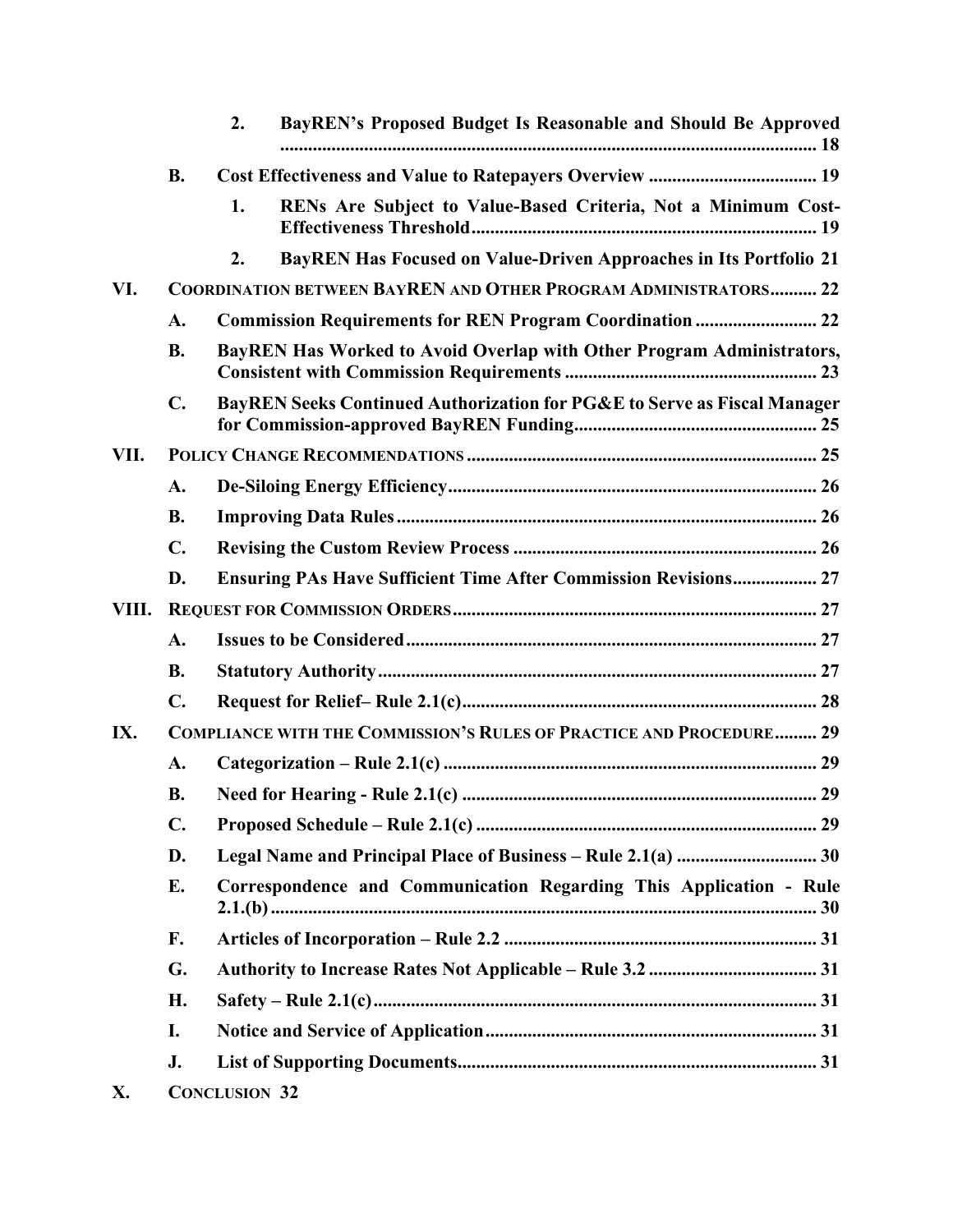**Appendix A Verification**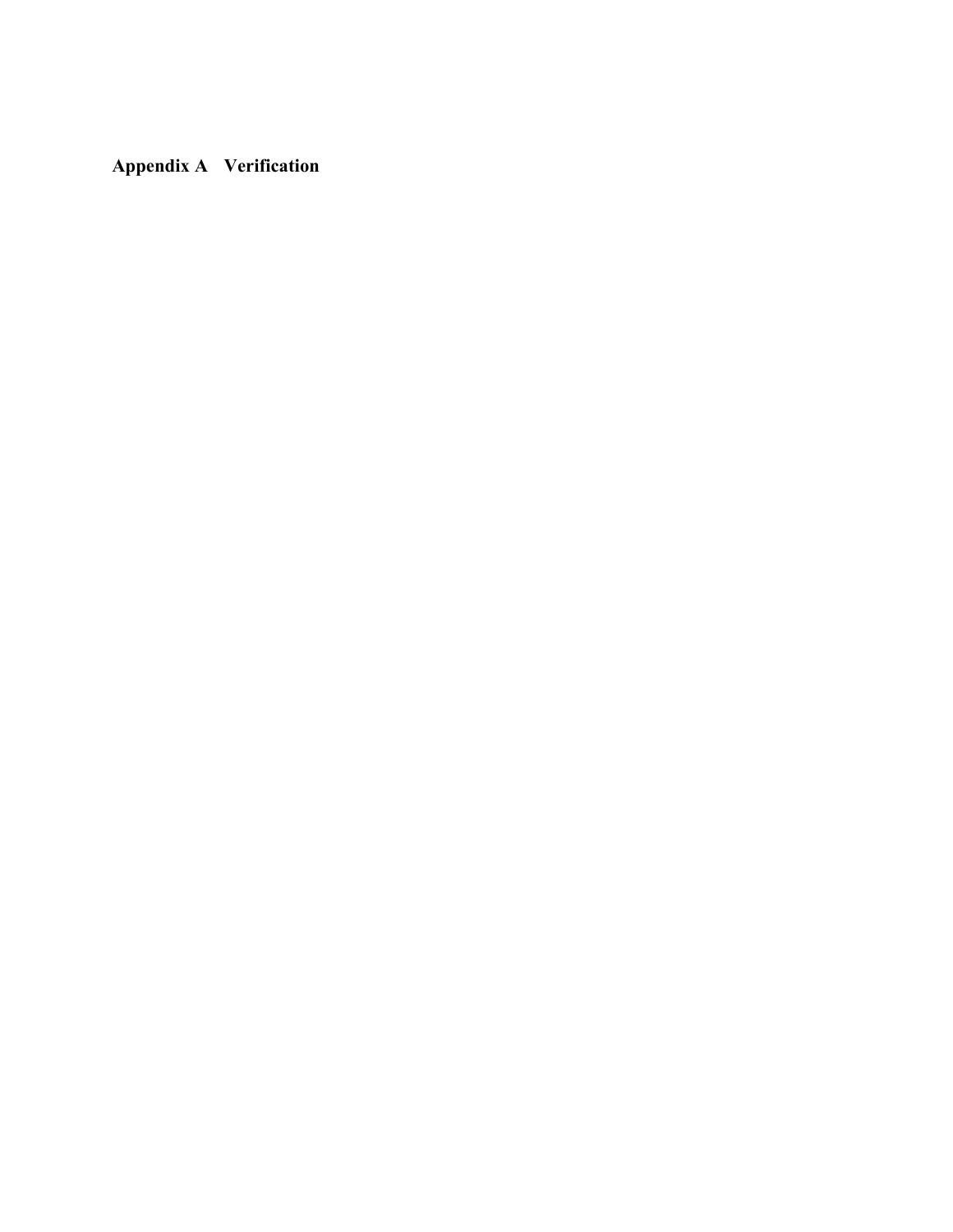## **BEFORE THE PUBLIC UTILITIES COMMISSION OF THE STATE OF CALIFORNIA**

Application of Association of Bay Area Governments for Approval of 2024-2031 Application 22-03-Strategic Business Plan, 2024-2027 Portfolio (Filed March 4, 2022) Plan, and Budget.

## **APPLICATION OF ASSOCIATION OF BAY AREA GOVERNMENTS FOR APPROVAL OF 2024-2031 STRATEGIC BUSINESS PLAN, 2024-2027 PORTFOLIO PLAN, AND BUDGET**

## <span id="page-4-0"></span>**I. ABOUT BAYREN**

The Bay Area Regional Energy Network (BayREN) is a program run by the Association of Bay Area Governments (ABAG), providing energy efficiency services throughout Alameda, Contra Costa, Marin, Napa, San Francisco, San Mateo, Santa Clara, Solano and Sonoma Counties. BayREN has been an authorized Regional Energy Network (REN) Program Administrator (PA) since 2012.

BayREN files this Application in accordance with California Public Utilities Commission (Commission) Decision (D.)21-04-031 which directed energy efficiency program administrators to "file applications on February 15, 2022 for program year  $2024$ .<sup>1</sup> The Commission granted an extension to BayREN and other Program Administrators (PAs), allowing applications to be filed no later than March 4, 2022. [2](#page-4-2) As such, this Application is timely filed.

-

<span id="page-4-1"></span><sup>1</sup> D.21-04-031 at 81-82, Ordering Paragraph 5.

<span id="page-4-2"></span><sup>&</sup>lt;sup>2</sup> Letter from Commission Executive Director Rachel Peterson, Re: Request for Extension of Time to Comply with Ordering Paragraph 5 of Decision 21-05-031, dated January 26, 2022.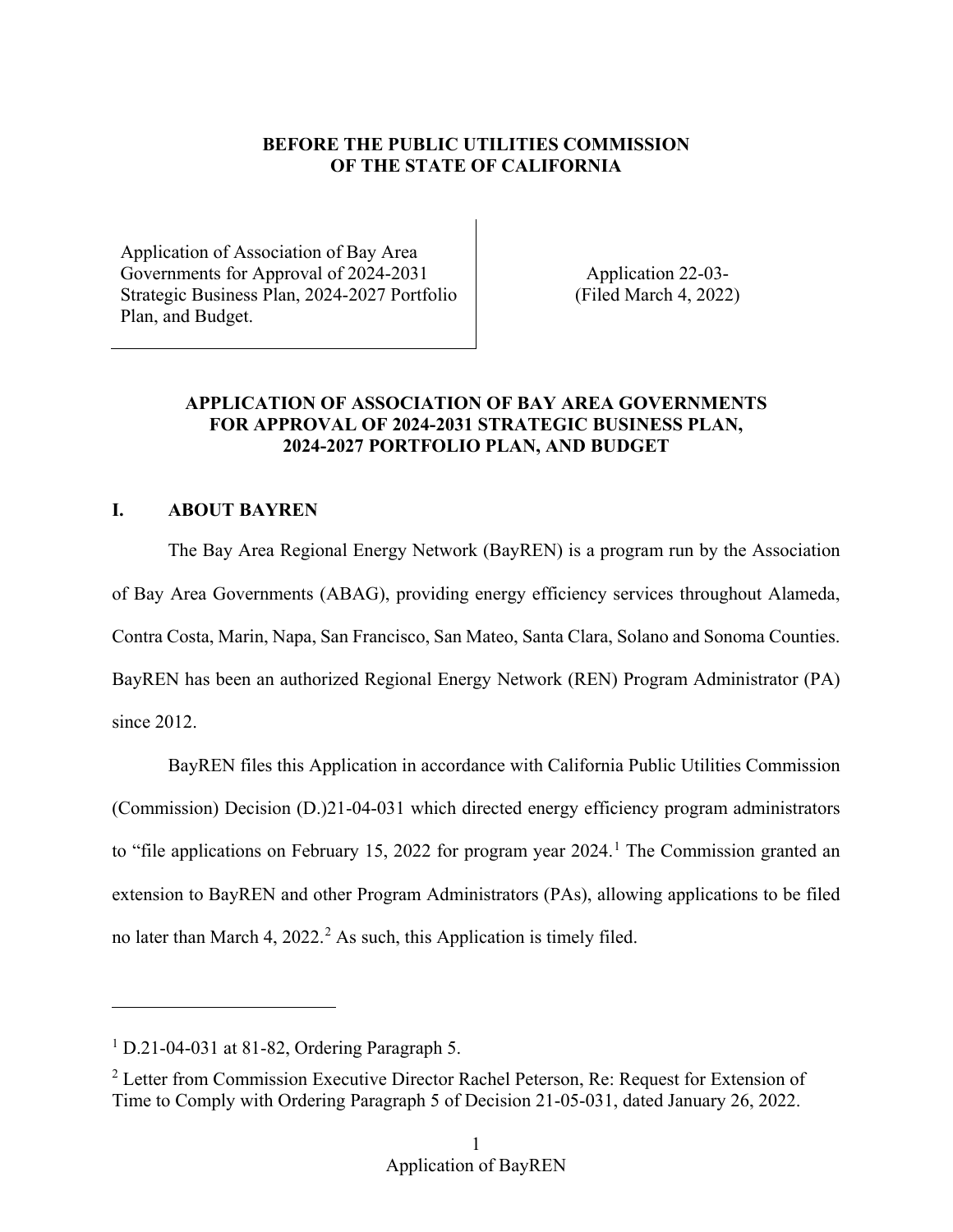In this Application, BayREN requests \$161,776,637 for the four-year portfolio period – Verification (EM&V) (4%). and \$338,596,214 for the full eight-year strategic plan period – to continue operating six existing, successful programs and launch four new programs to fill gaps in energy efficiency services, pilot innovative programs, and serve hard-to-reach customers. These ten programs span four customer market segments: Residential, Commercial, Public, and Cross-cutting. Over the course of the fouryear portfolio period, nearly two-thirds of BayREN's budget is dedicated to the Equity Segment (62%); the remainder of BayREN's proposed budget is dedicated to: Market Support (17%), Resource Acquisition (12%), Codes and Standards (5%) and Evaluation, Measurement, and

### <span id="page-5-1"></span><span id="page-5-0"></span>**II. OVERVIEW OF THE BAYREN APPLICATION AND TESTIMONY**

#### **A. Executive Summary**

California's goals of doubling energy efficiency (EE) in existing buildings by  $2030$ ,<sup>4</sup> reducing In its Application, BayREN proposes programs and strategies that are designed to support equitably achieving California's climate and energy goals. The BayREN Strategic Business Plan 2024-2031 (Business Plan)[3](#page-5-2) builds upon BayREN's successes as a Program Administrator (PA) since 2013 and incorporates feedback from a multitude of stakeholders that were engaged in preparation for the development of the Plan. At its foundation, the Plan is guided by the

<span id="page-5-2"></span><sup>&</sup>lt;sup>3</sup> Exhibit BayREN-01.

<span id="page-5-3"></span> renewable energy targets to support California's goal of reducing greenhouse gas emissions 40% <sup>4</sup>The Clean Energy and Pollution Reduction Act (SB 350) established new energy efficiency and below 1990 levels by 2030.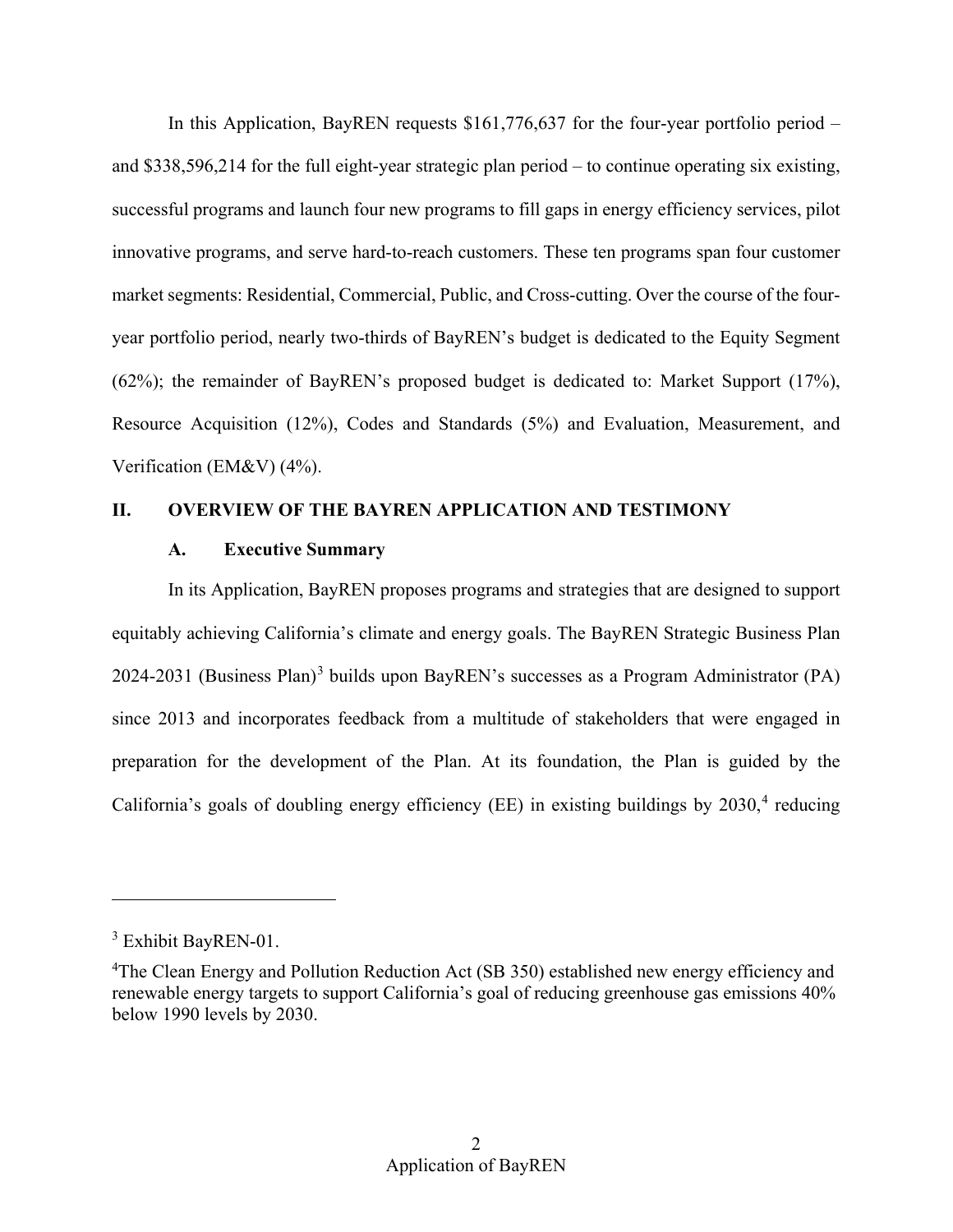emissions from existing buildings at least 40 percent below 1990 levels by 2030,<sup>5</sup> achieving 100 [10](#page-6-5)  percent renewable and zero-carbon retail electricity,<sup>6</sup> and becoming entirely carbon neutral by  $2045$ .<sup>[7](#page-6-2)</sup> The Plan is also guided by the state's increased focus<sup>8</sup> on identifying and addressing barriers to advancing EE and decarbonization in low-income and disadvantaged communities, as well as the California Public Utilities Commission's (Commission) most recent Environmental and Social Justice Action Plan update.<sup>9</sup> Finally, the Plan incorporates BayREN's strategic vision:

 intentionally integrate equity, while filling gaps and addressing barriers to energy By 2025, BayREN's organization, resources, and programs will evolve to more efficiency and electrification, as an essential part of meeting state climate and energy goals.

<span id="page-6-2"></span> $7$ In September 2018, former Governor Jerry Brown issued Executive Order B-55-18 to achieve carbon neutrality statewide by no later than 2045.

<span id="page-6-3"></span>8 See e.g. SB 350 and SB 1477.

<span id="page-6-0"></span> buildings by 40% below 1990 levels by 2030. <sup>5</sup> Assembly Bill 3232 requires the California Energy Commission (CEC) to prepare a Building Decarbonization Assessment, in consultation with the California Public Utilities Commission (CPUC), California Air Resources Board (CARB) and the California Independent System Operator. This report assesses the potential for California to reduce greenhouse gasses from

<span id="page-6-1"></span><sup>&</sup>lt;sup>6</sup>Senate Bill 100 established a landmark policy requiring renewable and zero-carbon resources to supply 100 percent of electric retail sales to end-use customers by 2045.

<span id="page-6-4"></span><sup>&</sup>lt;sup>9</sup> CPUC Environmental & Social Justice Action Plan, Version 2.0 Draft (ESJ Action Plan), available at [https://www.cpuc.ca.gov/news-and-updates/newsroom/environmental-and-social](https://www.cpuc.ca.gov/news-and-updates/newsroom/environmental-and-social-justice-action-plan)[justice-action-plan.](https://www.cpuc.ca.gov/news-and-updates/newsroom/environmental-and-social-justice-action-plan)

<span id="page-6-5"></span> $10B$ ayREN Strategic Plan at 10. BayREN-01, Appendix A. In 2021, BayREN conducted an extensive strategic planning process that occurred alongside the development of the Plan, and aligns with the Commission guidance and portfolio segmentation discussed in D.21-05-031.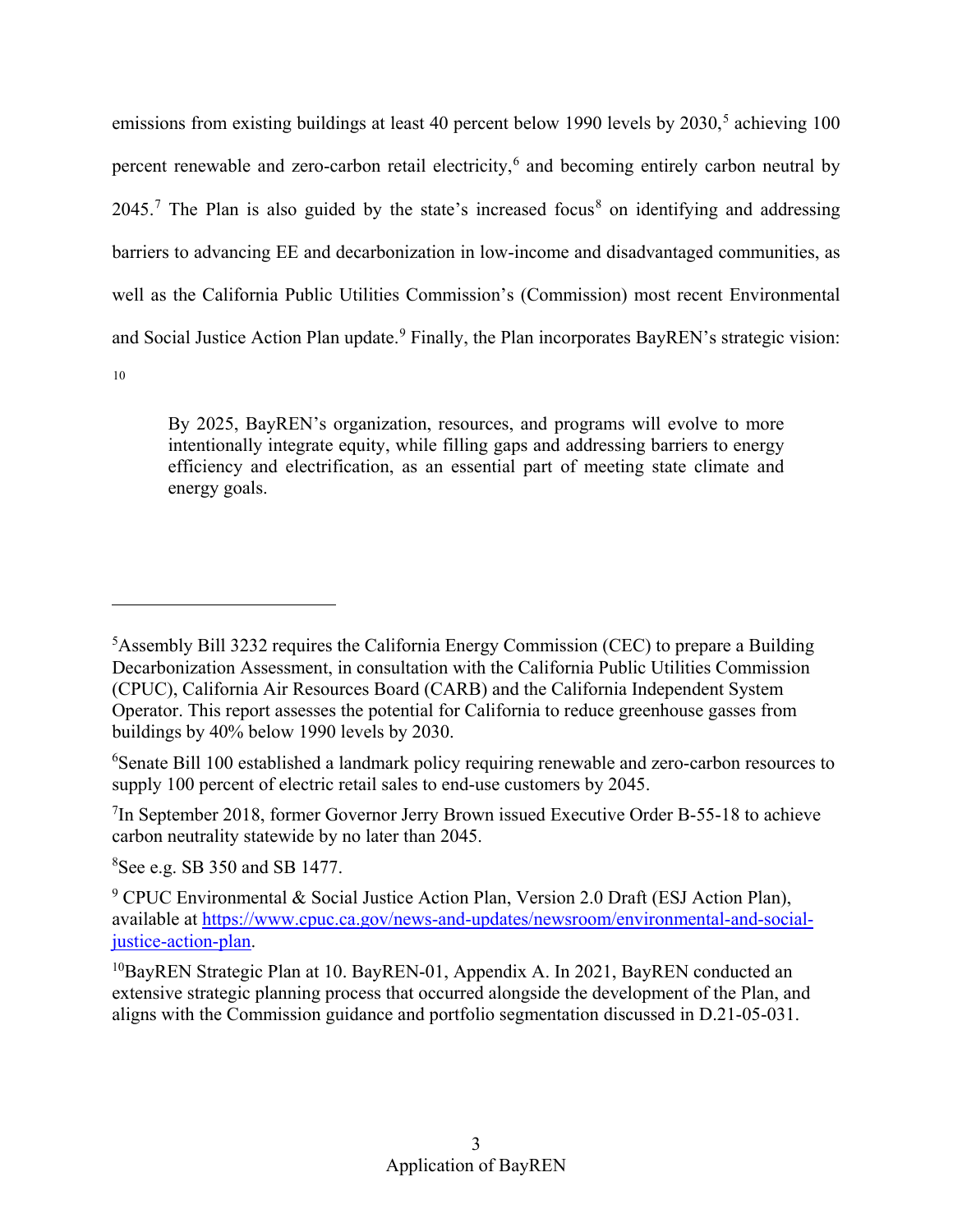As described in more detail below, RENs are limited to undertaking (1) activities that IOU hard-to-reach markets, whether or not there is another utility or CCA program that may overlap or CCA program administrators cannot or do not intend to undertake (Gap Filling); (2) pilot activities where there is no current utility or CCA program offering, and where there is potential for scalability to a broader geographic reach, if successful (Pilot); and/or (3) activities serving (HTR).<sup>11</sup> The Bay Area is geographically, socio-economically, and racially diverse, which has left many opportunities for filling gaps, piloting and serving hard-to-reach markets.

support and/or equity programs."<sup>13</sup> RENs are also eligible to run Codes and Standards programs, D.21-05-031 directed "program administrators to further segment their portfolios based on the primary program purpose, into the following three segments": (1) Resource Acquisition, (2) Market Support; and (3) Equity. <sup>12</sup> That Decision further observed that "RENs, by their nature and primary purposes, are more likely to have a greater share of their portfolio devoted to market which lie outside of both the REN "buckets" and the portfolio segmentation "buckets."<sup>[14](#page-7-3)</sup>

<span id="page-7-0"></span> $11$  D.19-12-021 at 32. Where there is overlap of programs, the Commission has advised a REN to "target[] the hardest-to-reach customers for activities that overlap or are significantly similar to [the IOU's]." D.18-05-041 at 100.

<span id="page-7-1"></span> $12$  D.21-05-031 at 14-15.

<span id="page-7-2"></span> $13$  D.21-05-031 at 23.

<span id="page-7-3"></span> and roles for LGPs are shrinking within the utility portfolios for multiple reasons…The  $14$  As the Commission noted in D.19-12-021, "the importance of RENs may increase as budgets particular areas of unique capacities local governments may bring in the delivery of energy efficiency include, but may not be limited to, public sector buildings, issues surrounding building code compliance, and treating or delivering energy efficiency services to hard-to-reach customers."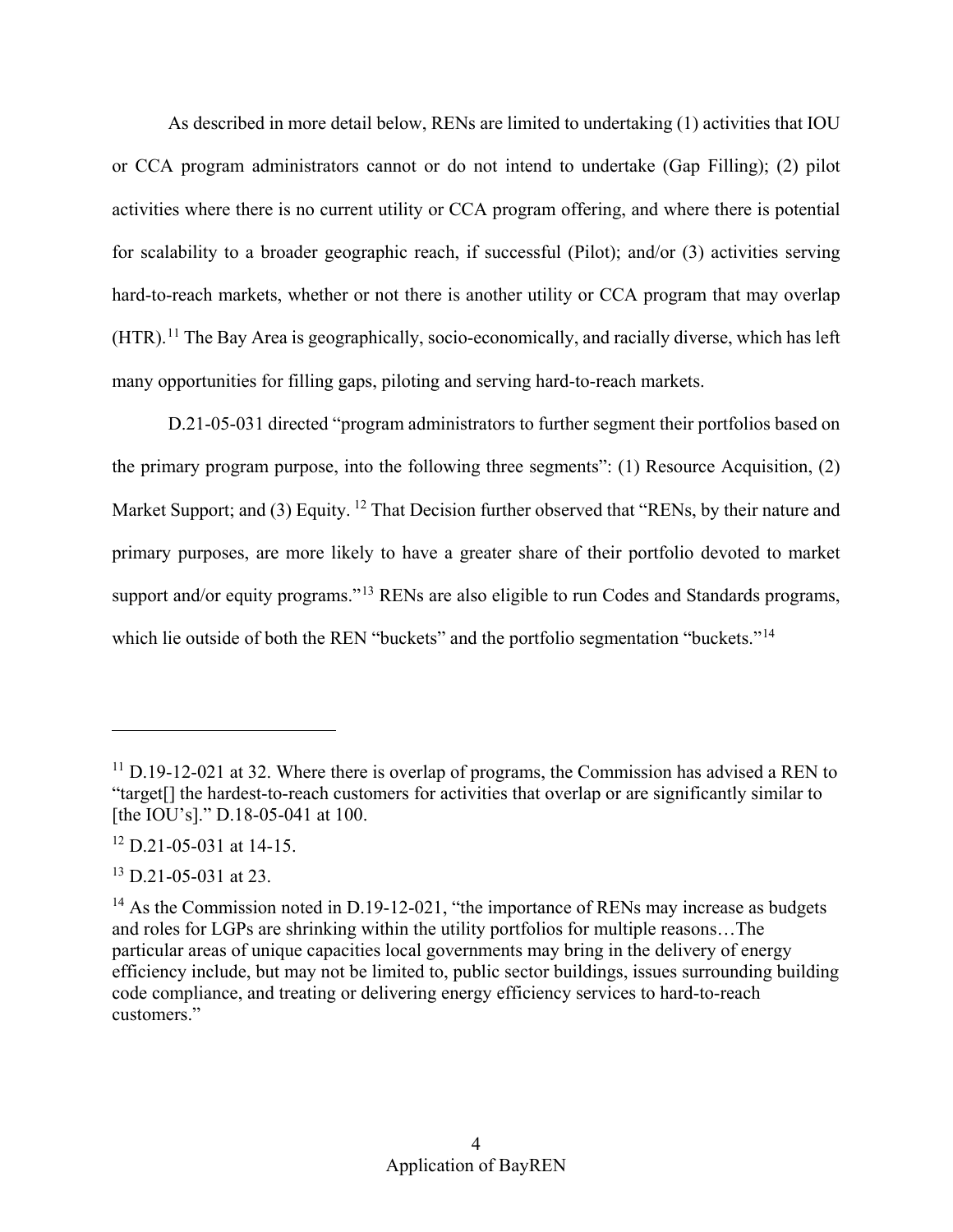In order to implement its eight-year vision, BayREN has developed the BayREN Portfolio Plan 2024-2027 (Portfolio Plan).<sup>[15](#page-8-1)</sup> The Portfolio Plan proposes ten programs – the extension of six existing programs and the launch of four new programs – with a heavy focus on the Equity Segment and the Market Support Segment.

## **B. Strategic Business Plan 2024-2031**

<span id="page-8-0"></span> develop the Strategic Business Plan, BayREN focused on: BayREN's Business Plan<sup>16</sup> sets forth BayREN's eight-year vision for serving Bay Area communities with impactful energy efficiency opportunities tailored to the region. In order to

- **Strategic Planning**: In 2021, BayREN undertook a strategic planning process, culminating in the BayREN 2025 Strategic Plan;<sup>[17](#page-8-3)</sup>
- efforts in the Bay Area through approximately 15 meetings and listening sessions; and **Stakeholder Engagement**: BayREN engaged myriad stakeholders – including lowincome program providers and representative from community-based organizations (CBOs) advancing health, environmental and economic equity, and building workforce
- engagement with the California Energy Efficiency Coordinating Committee (CAEECC), for which various BayREN's staff served as: Co-Chair to CAEECC, member of the Market **CAEECC Engagement and Leadership**: BayREN strongly supported the efforts of and

<span id="page-8-1"></span><sup>&</sup>lt;sup>15</sup> Exhibit BayREN-02.

<span id="page-8-2"></span><sup>&</sup>lt;sup>16</sup> Exhibit BayREN-01.

<span id="page-8-3"></span><sup>&</sup>lt;sup>17</sup> Exhibit BayREN-01, Appendix A, BayREN 2025 Strategic Plan, October 2021. Also available at: [https://mtcdrive.box.com/s/z58fxddzg6rdqnuo951lv9heskqu7lug.](https://mtcdrive.box.com/s/z58fxddzg6rdqnuo951lv9heskqu7lug)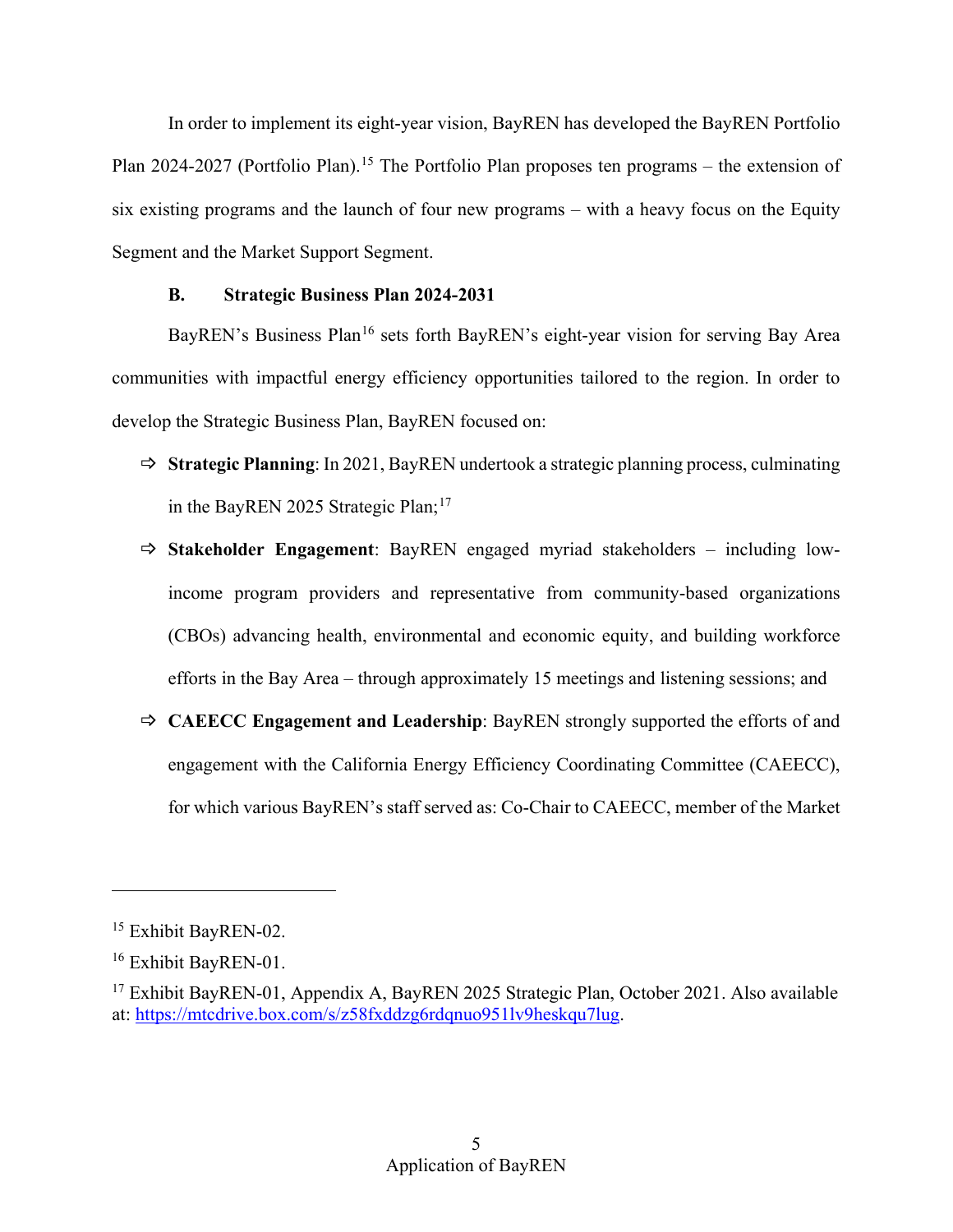Support Metrics Working Group, and member of the Equity Metrics Working Group, among others.

This extensive process culminated in the development of BayREN's six portfolio strategies:<sup>[18](#page-9-0)</sup>

- **Portfolio Strategy 1.** Activate and engage key stakeholders and environmental and social justice (ESJ) communities in the development and delivery of programs.
- **Portfolio Strategy 2.** Address systemic barriers to EE and electrification, especially for, and in collaboration with, those who disproportionately face energy burdens and climate impacts, and are underrepresented in policy and decision-making.
- Portfolio Strategy 3. Provide technical assistance, access to resources, and actionable data to improve decision making, resulting in more comprehensive building upgrades and long-term energy savings.
- Portfolio Strategy 4. Provide targeted and relevant training and support to improve effectiveness and build capacity.
- Portfolio Strategy 5. Enhance the design and delivery of incentives and financing to remove barriers and ensure more customers can upgrade their buildings and produce energy savings.
- **Portfolio Strategy 6.** Develop innovative, equitable, regional-scaled offerings that enable customers to layer EE with other climate-based funding and resource programs to address the climate crisis.

<u>.</u>

<span id="page-9-0"></span><sup>&</sup>lt;sup>18</sup> Exhibit BayREN-01 at 5-6.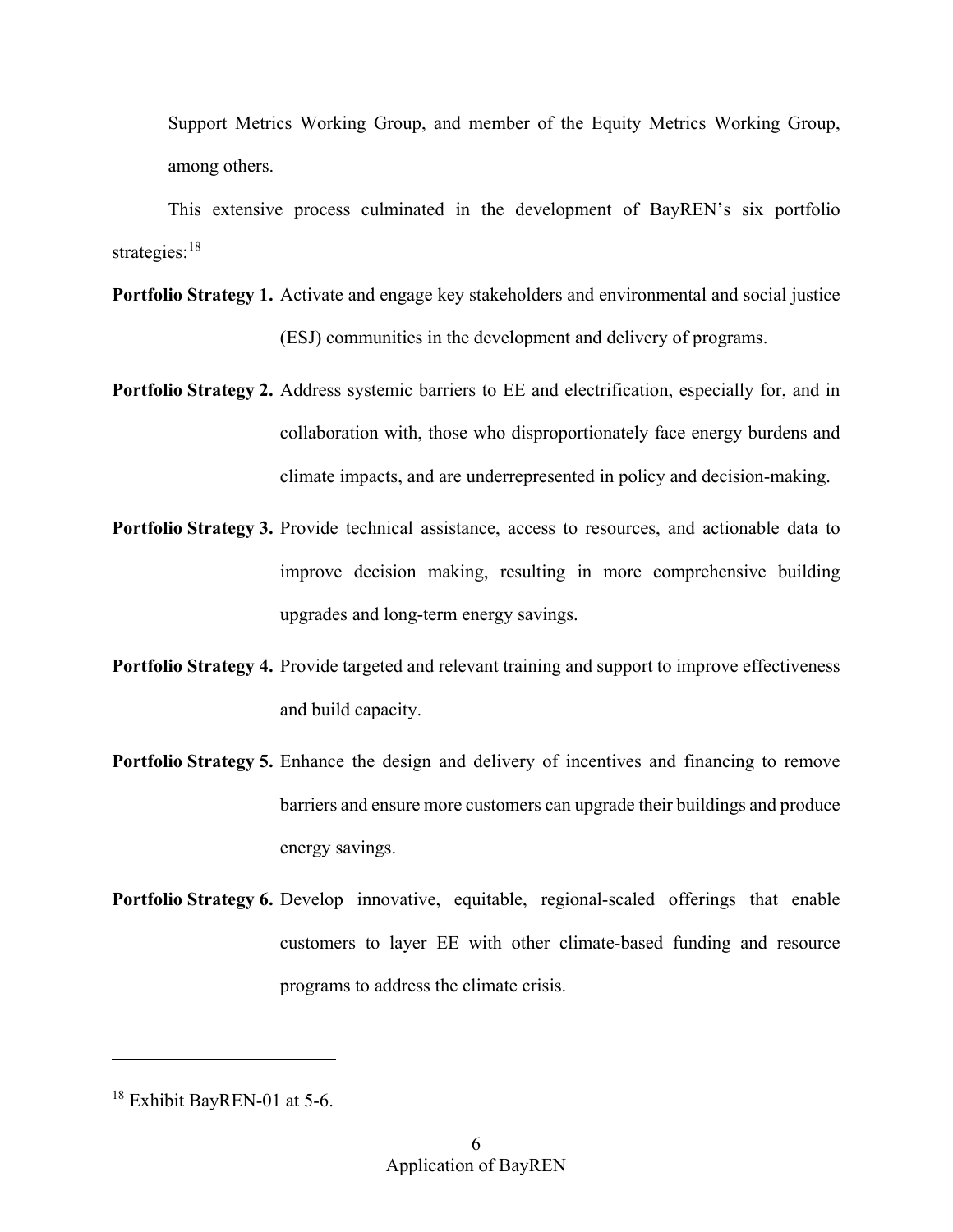the needs of Bay Area communities and to execute on its strategic Portfolio Strategies. BayREN developed its proposed portfolio of energy efficiency program offerings to meet

## **C. Portfolio Plan 2024-2027**

<span id="page-10-0"></span> tables provide an overview of the programs proposed to be offered by BayREN. The first provides Each program is further described in Section VI below. The BayREN Portfolio Plan 2024-2027 (Portfolio Plan)<sup>[19](#page-10-1)</sup> implements the BayREN Strategic Plan, Business Plan, and Portfolio Strategies to deploy meaningful energy efficiency programs serving the myriad Bay Area communities and populations. The Portfolio Plan proposes ten programs, serving four portfolio segmentations, and five market segments. The following an overview of each proposed program's segmentation, REN-specific "bucket," Portfolio Plan budget for 2024-2027, and Business Plan budget for 2024-2031. The second shows the proposed budget by sector and includes the budget for Evaluation, Measurement and Verification (EM&V).

<span id="page-10-1"></span><sup>19</sup> Exhibit BayREN-02.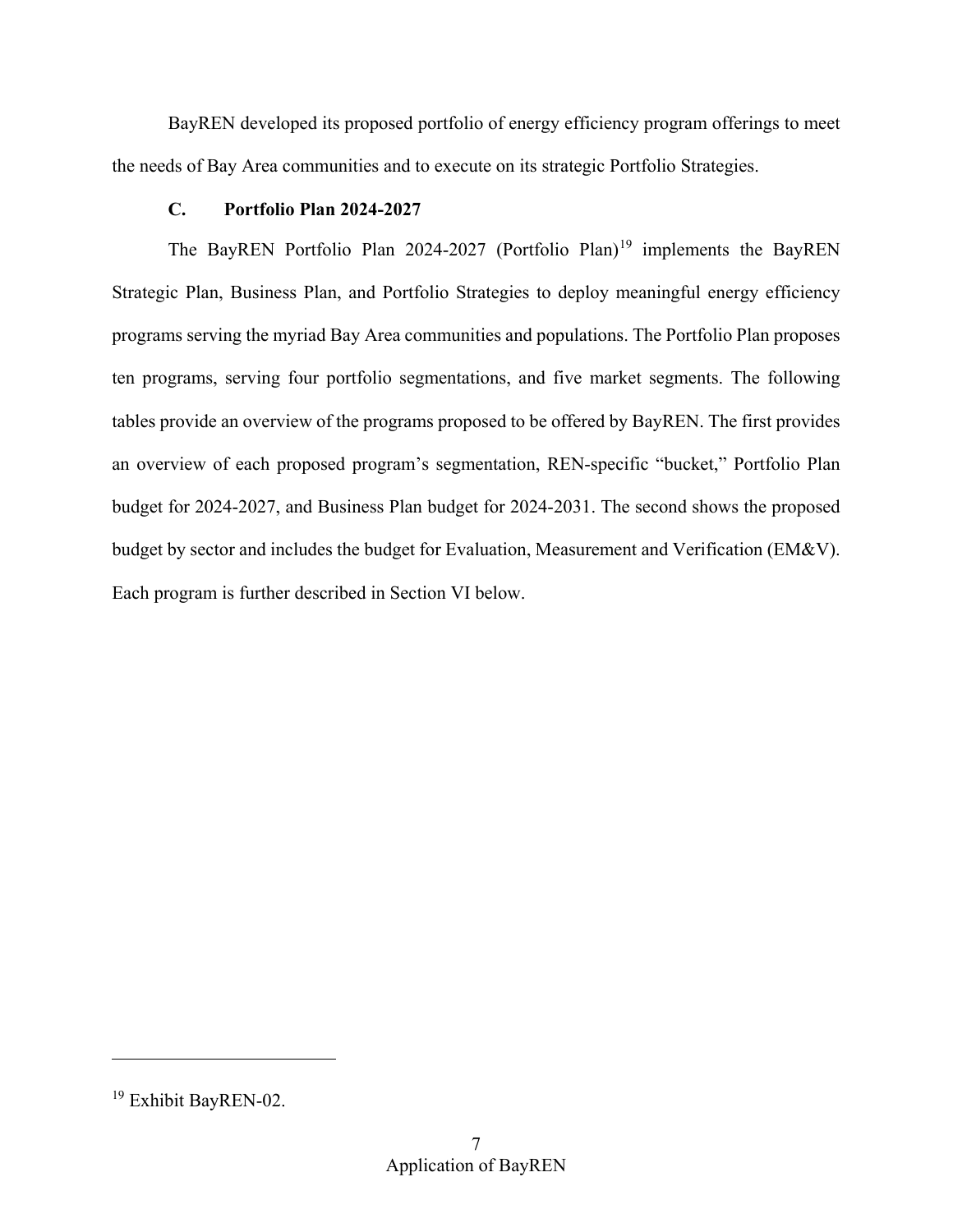|                                                       |                       | <b>REN</b> Activity |              |              |                           |                                              |                                                     |
|-------------------------------------------------------|-----------------------|---------------------|--------------|--------------|---------------------------|----------------------------------------------|-----------------------------------------------------|
| <b>BayREN</b> Program                                 | <b>Market Segment</b> | Gap Filling         | Pilot        | HTR          | Existing or<br><b>New</b> | Portfolio Plan<br><b>Budget</b><br>2024 2027 | <b>Strategic Plan</b><br><b>Budget</b><br>2024 2031 |
| <b>RESOURCE ACQUISITION</b>                           |                       |                     |              |              |                           |                                              |                                                     |
| <b>BayREN</b> Business                                | Commercial            | $\checkmark$        |              | $\checkmark$ | Existing                  | \$18,952,573                                 | \$39,726,102                                        |
| <b>MARKET SUPPORT</b>                                 |                       |                     |              |              |                           |                                              |                                                     |
| Green Labeling                                        | Residential           | $\checkmark$        | $\checkmark$ |              | Existing                  | \$7,385,951                                  | \$15,424,618                                        |
| <b>Integrated Energy Services (IES)</b>               | Public                | $\sqrt{}$           |              |              | <b>New</b>                | \$4,228,707                                  | \$8,760,637                                         |
| Targeted Decarbonization Resources (TDR)              | Public                | $\checkmark$        |              |              | <b>New</b>                | \$6,386,843                                  | \$15,079,827                                        |
| Water Upgrades \$ave                                  | Cross-cutting         | $\checkmark$        | $\sqrt{}$    | $\checkmark$ | Existing                  | \$8,434,138                                  | \$17,665,037                                        |
| <b>EQUITY</b>                                         |                       |                     |              |              |                           |                                              |                                                     |
| Single Family (Home+)                                 | Residential           | $\checkmark$        |              | $\checkmark$ | Existing                  | \$35,272,751                                 | \$72,642,901                                        |
| Bay Area Multifamily Building Enhancements<br>(BAMBE) | Residential           | $\checkmark$        | $\checkmark$ | $\checkmark$ | Existing                  | \$35,177,735                                 | \$72,447,287                                        |
| BayREN Refrigerant Replacement (BRRR)                 | Commercial            | $\checkmark$        |              | $\checkmark$ | <b>New</b>                | \$18,499,160                                 | \$38,801,416                                        |
| <b>Climate Careers</b>                                | Cross-cutting         | $\checkmark$        |              |              | <b>New</b>                | \$12,812,556                                 | \$27,535,903                                        |
| <b>CODES AND STANDARDS</b>                            |                       |                     |              |              |                           |                                              |                                                     |
| Codes and Standards                                   | Cross-cutting         | $\checkmark$        |              | $\checkmark$ | Existing                  | \$8,155,157                                  | \$16,968,637                                        |
| <b>TOTAL</b>                                          |                       |                     |              |              |                           |                                              |                                                     |
| 10 Programs                                           | 4 Market Segments     |                     |              |              | 6 Existing<br>4 New       | \$155,305,571                                | \$325,052,365                                       |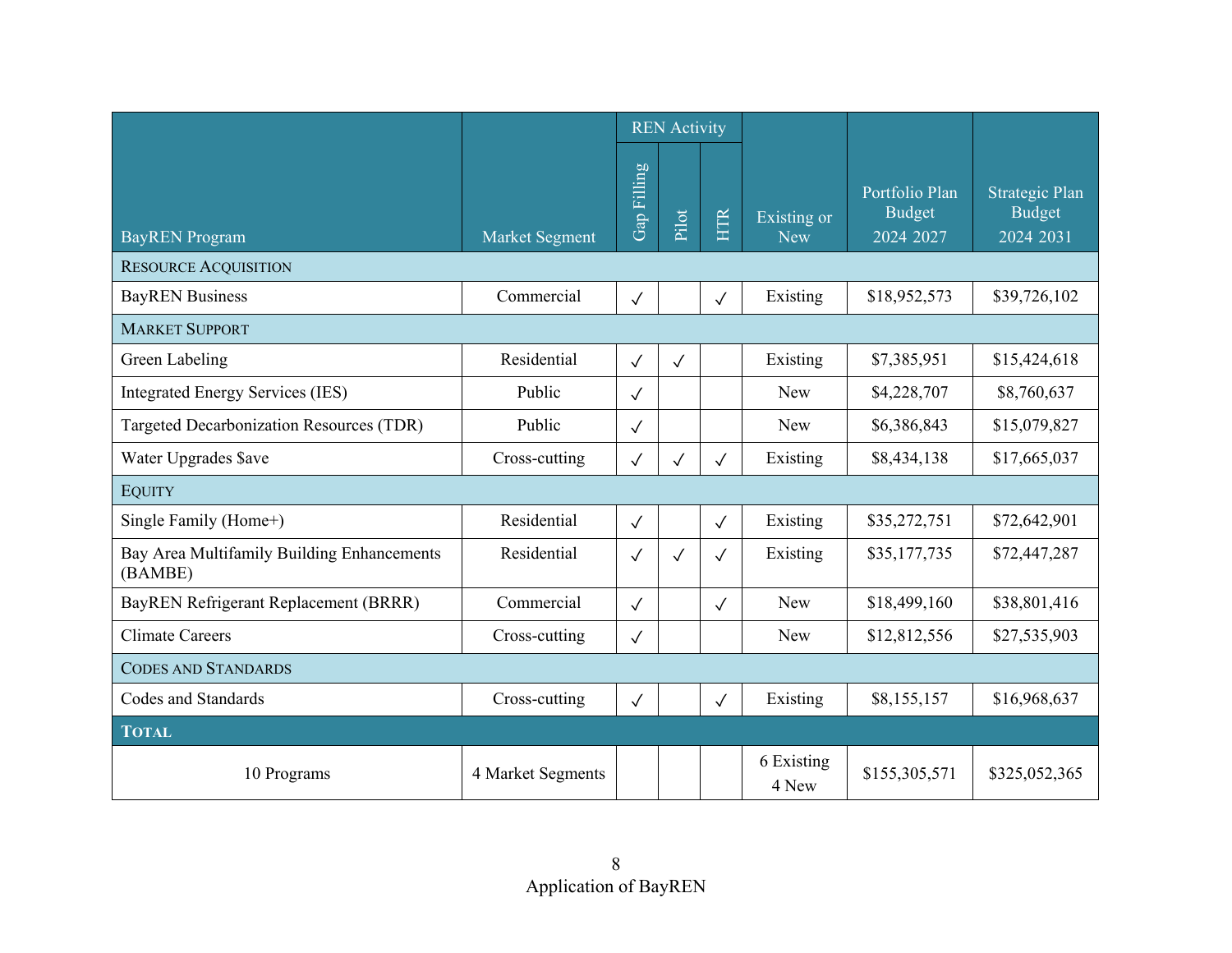| Budget                                          | 2024         | 2025         | 2026         | 2027         | Portfolio Plan<br><b>Budget</b><br>2024-2027 | Strategic Plan<br><b>Budget</b><br>2024-2031 |
|-------------------------------------------------|--------------|--------------|--------------|--------------|----------------------------------------------|----------------------------------------------|
| PROGRAM BUDGETS BY SECTOR                       |              |              |              |              |                                              |                                              |
| Residential                                     | \$19,254,406 | \$19,391,731 | \$19,523,892 | \$19,666,408 | \$77,836,437                                 | \$160,514,806                                |
| Commercial                                      | \$8,332,751  | \$9,643,750  | \$9,704,682  | \$9,770,550  | \$37,451,733                                 | \$78,527,518                                 |
| Public                                          | \$2,107,341  | \$2,475,793  | \$2,886,653  | \$3,145,763  | \$10,615,550                                 | \$23,840,464                                 |
| Cross-Cutting                                   | \$6,883,074  | \$7,410,232  | \$7,512,203  | \$7,794,342  | \$29,401,851                                 | \$62,169,578                                 |
| Subtotal                                        | \$36,577,572 | \$38,723,506 | \$39,627,430 | \$40,377,063 | \$155,305,571                                | \$325,052,365                                |
| EVALUATION, MEASUREMENT AND VERIFICATION (EM&V) |              |              |              |              |                                              |                                              |
| <b>BayREN</b>                                   | \$419,118    | \$443,707    | \$454,064    | \$462,654    | \$1,779,543                                  | \$3,724,558                                  |
| <b>CPUC</b>                                     | \$1,104,947  | \$1,169,773  | \$1,197,079  | \$1,219,724  | \$4,691,523                                  | \$9,819,291                                  |
| <b>Subtotal</b>                                 | \$1,524,065  | \$1,613,480  | \$1,651,143  | \$1,682,378  | \$6,471,066                                  | \$13,543,849                                 |
| TOTAL BUDGET (INCLUDING EM&V)                   |              |              |              |              |                                              |                                              |
| <b>Total</b>                                    | \$38,101,637 | \$40,336,986 | \$41,278,573 | \$42,059,441 | \$161,776,637                                | \$338,596,214                                |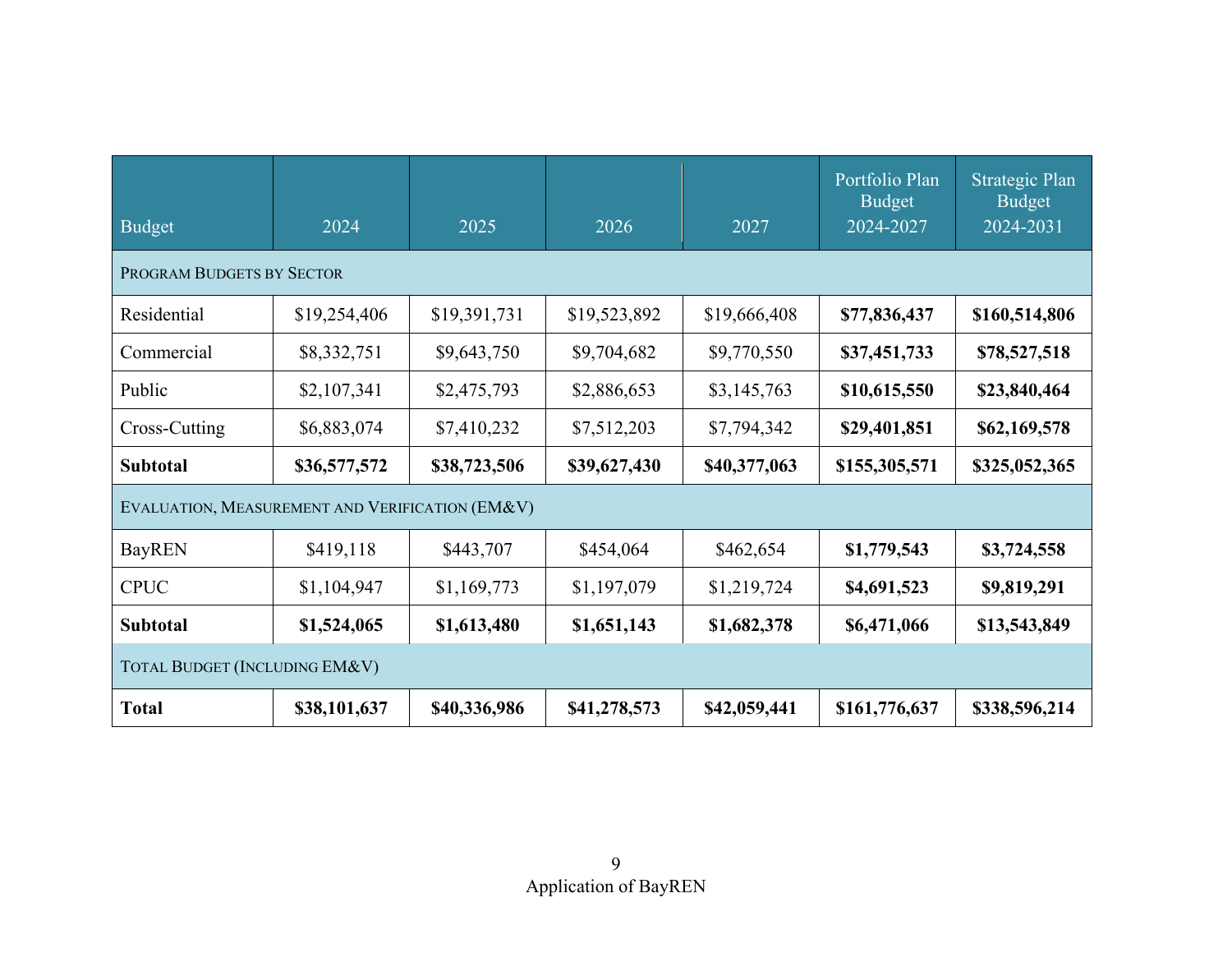### <span id="page-13-1"></span><span id="page-13-0"></span>**III. THE ROLE OF RENS IN THE ENERGY EFFICIENCY CONTEXT**

## **A. BayREN Program Administration**

#### *1. RENs Are Program Administrators*

<span id="page-13-2"></span>Regional Energy Networks (RENs) are program administrators of energy efficiency programs. RENs do not implement programs of investor-owned utilities (IOUs); rather, RENs have their own portfolio of energy efficiency programs.

RENs began as a regional pilot concept in D. 12-05-015, which invited local governments to submit Program Implementation Plans (PIPs) for the [20](#page-13-3)13-2014 program years.<sup>20</sup> In D.12-11-015, the Commission approved the first two RENs for the 2013-2014 program years: BayREN and Southern California Regional Energy Network (SoCalREN).<sup>21</sup> This Decision made clear that RENs are program administrators, not third-party programs or local government partnerships of IOUs.[22](#page-13-5) D.14-10-046 continued funding BayREN and SoCalREN as pilots for program year 2015.<sup>23</sup> When the Commission provided guidance for initial energy efficiency rolling portfolio business filings in D.16-08-019, the Commission maintained the status of RENs as pilots.<sup>24</sup> D.18-

 $\overline{a}$ 

<span id="page-13-7"></span> $24$  D.16-08-019 at 2.

<span id="page-13-3"></span> $20$  D.12-05-015 at 404.

<span id="page-13-4"></span><sup>&</sup>lt;sup>21</sup> Southern California Regional Energy Network and Bay Area Regional Energy Network. D.12-11-015.

<span id="page-13-5"></span><sup>&</sup>lt;sup>22</sup> " $[T]$ he key aspect of the REN proposals that sets them apart from third party programs or other local government partnerships (LGPs) is the selection process itself. Instead of being a part of a utility portfolio, along with the LGPs and the third-party programs, the RENs are distinguished by their selection process, which is handled by the Commission instead of by the utilities." D.12- 11-015 at 8.

<span id="page-13-6"></span> $^{23}$  D.14-10-046 at 161.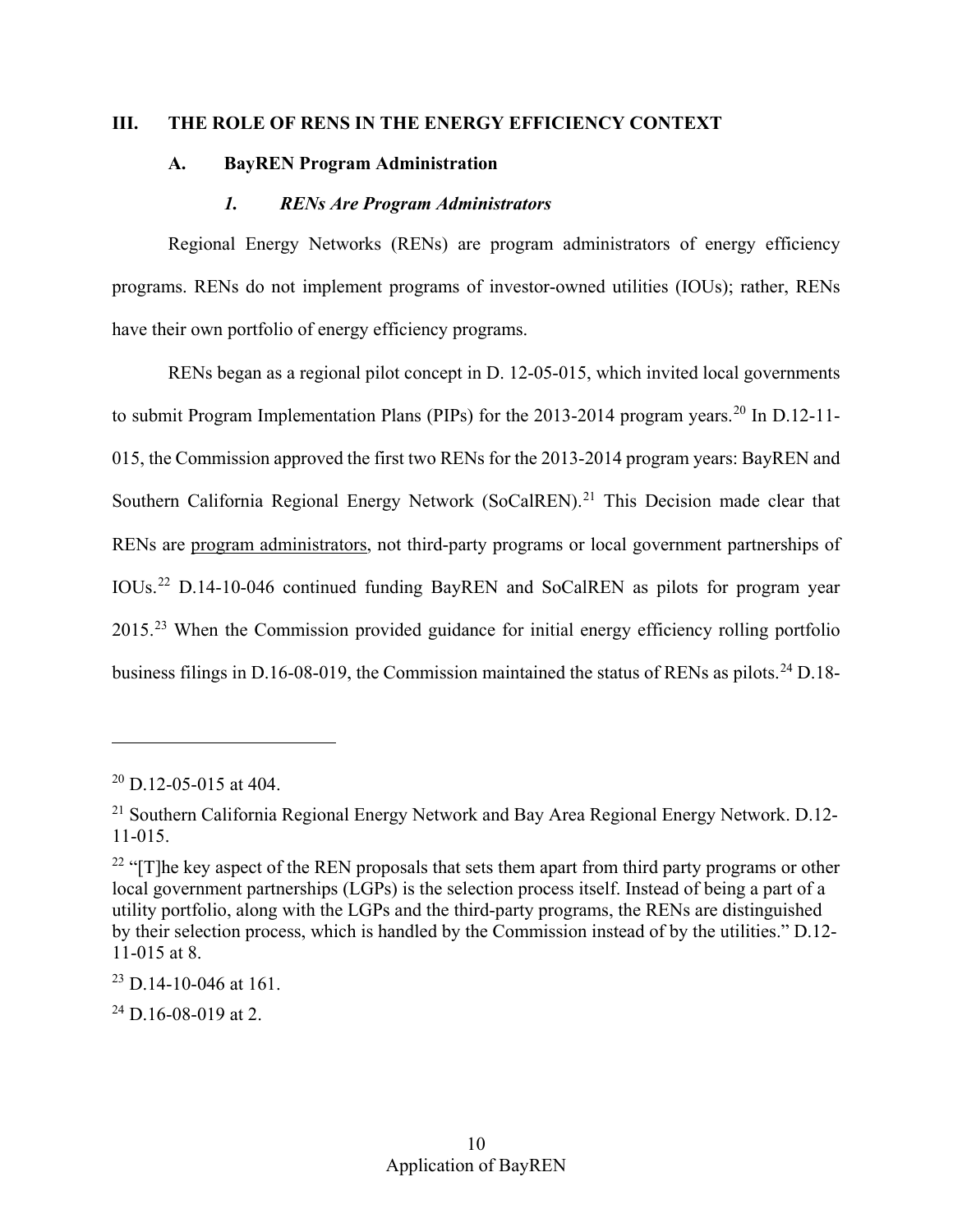Business Plans for years 2018-20[25](#page-14-1) of three RENs: BayREN, SoCalREN, and 3C-REN.<sup>25</sup> 05-041 continued the approach of allowing RENs to be program administrators and adopted the

In D.19-12-021, the Commission provided additional guidance regarding the treatment of RENs as program administrators. In particular, the Commission solidified the role of RENs in the energy efficiency administrator space. The Commission then stated: "RENs have now been in existence since late 2012. As such, they are a reality within the landscape of the Commission's energy efficiency policy. Thus, we see no further purpose served by applying the label of 'pilot' to them."<sup>[26](#page-14-2)</sup> This decision also imposed additional requirements on new RENs.<sup>27</sup> As an alreadyexisting REN, these additional requirements are not applicable to BayREN.

# *2. BayREN Has a Proven Track Record as a Program Administrator Since 2013*

<span id="page-14-0"></span>BayREN has a proven track record as a program administrator of energy efficiency funds since 2013. Since its launch BayREN has achieved over:

- ✓ 4.6 million MMBtu of energy saved
- ✓ 156 million tons of carbon avoided
- $\sqrt{60,695}$  housing units upgraded
- ✓ \$55.4 million in incentives awarded

<span id="page-14-1"></span> $25$  D.18-05-041 at 2.

<span id="page-14-2"></span> $26$  D.19-12-021 at 17.

<span id="page-14-3"></span> (CAEECC), and to explain their REN governance structure in their business plan filing." D.19-  $27$  "Any new REN will be required to demonstrate unique value in achieving state goals, represent more than one local government entity, to coordinate with existing program administrators in their geographic area prior to filing their business plan, to vet their proposal with stakeholders through the California Energy Efficiency Coordinating Committee 12-021 at 2.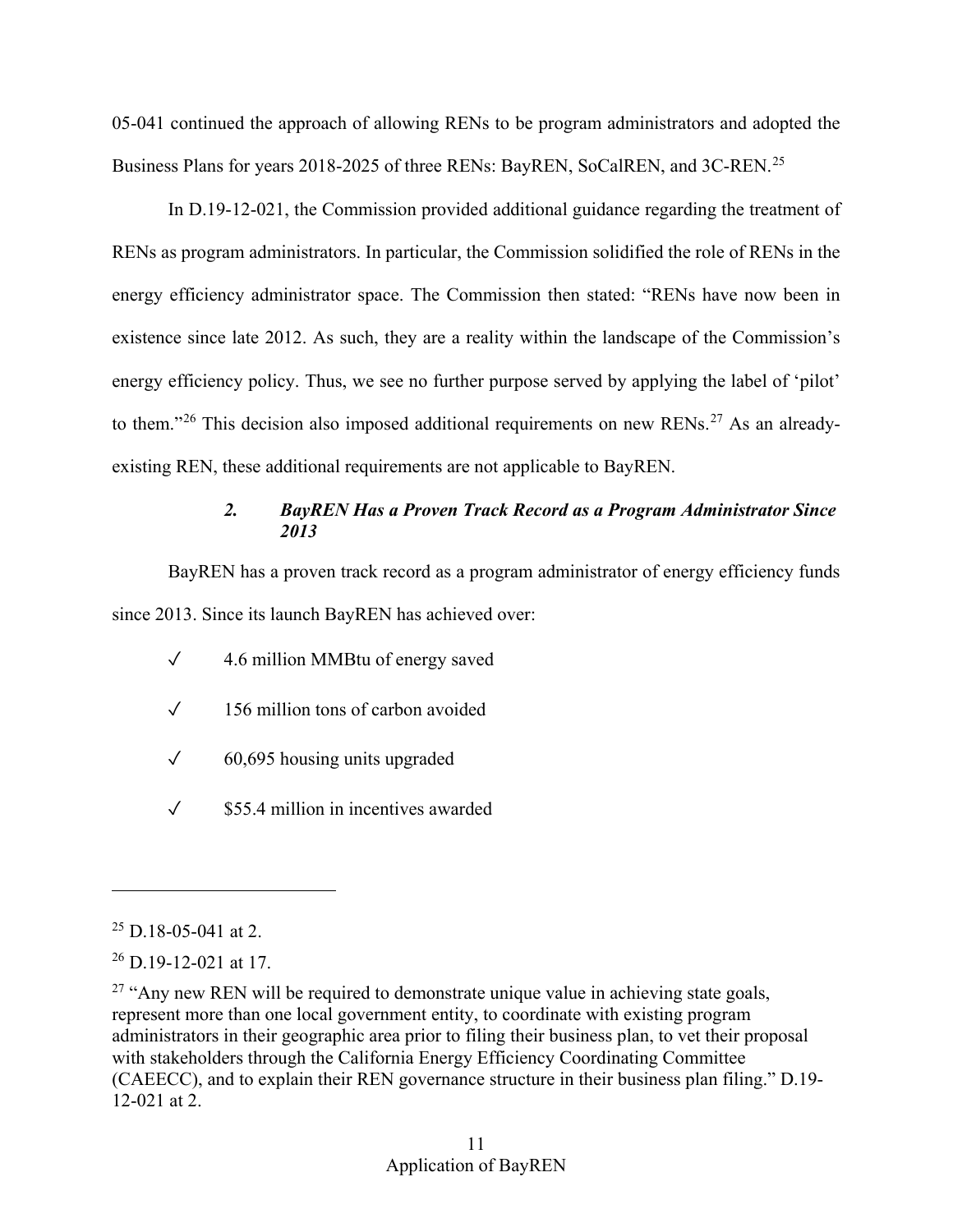BayREN has enhanced the typical incentive program model with customer-focused throughout the entirety of the portfolio. Of significance, BayREN's collaborative efforts with the technical assistance, innovative financing, marketing and outreach, and capacity building services that improve the uptake, satisfaction, and effectiveness of our programs. BayREN has added electrification pathways in our residential programs and has some element of decarbonization Community Choice Aggregators in our region have increased, resulting in the layering of incentives and other program elements.

## <span id="page-15-1"></span><span id="page-15-0"></span>**B. The Context of REN Program Offerings and Portfolio Segmentation**

## *1. RENs Are Allowed to Offer Programs That IOUs and CCAs Do Not Intend to Undertake, Pilot Programs, and Programs Serving Hard-to-Reach Customers*

 owned utility (IOU) or community choice aggregator (CCA) program administrators is that RENs since RENs were first authorized in 2012.<sup>28</sup> In D.19-12-021, the Commission updated and clarified A key element that differentiates RENs as program administrators compared to investorare constrained in which programs they are allowed to offer. This limited role has been applied the limited role of RENs and the criteria that the Commission would use to evaluate whether to approve new or renewed REN business plans:

 and/or equity goals, specifically: [RENs must show] new or unique value to the Commission's energy, climate,

• Activities that utilities or CCA program administrators cannot or do not intend to undertake.

<span id="page-15-2"></span> $28$  D.12-11-015 at 17.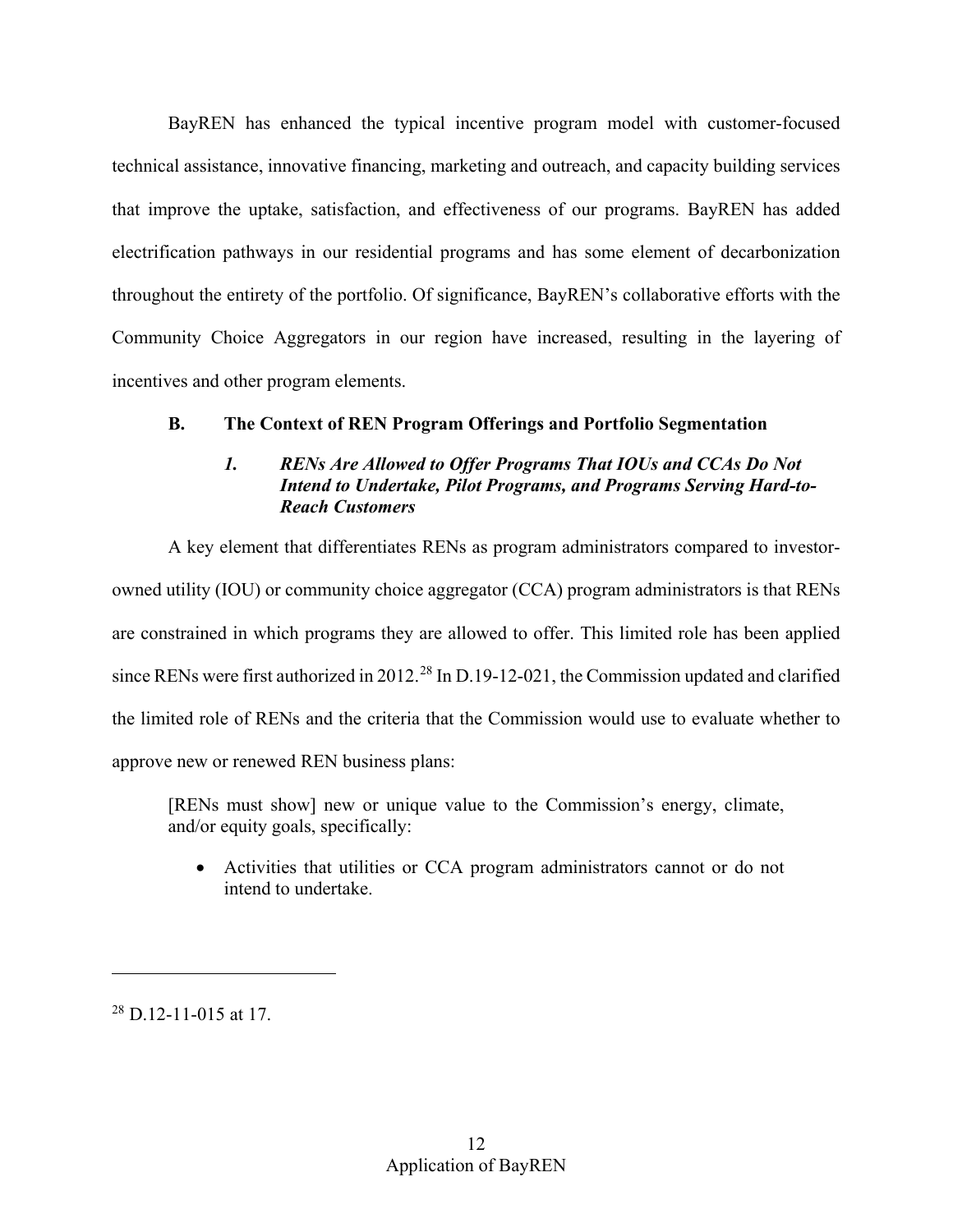- Pilot activities where there is no current utility or CCA program offering, and where there is potential for scalability to a broader geographic reach, if successful.
- Activities serving hard-to-reach markets, whether or not there is another utility or CCA program that may overlap.<sup>[29](#page-16-1)</sup>

 acknowledged the importance of the REN role within the energy efficiency landscape. In D.19- This limited role, however, is not an unimportant role. The Commission has consistently 12-021, the Commission "agree[d]… that the importance of RENs may increase as budgets and roles for LGPs are shrinking within the utility portfolios for multiple reasons… The particular areas of unique capacities local governments may bring in the delivery of energy efficiency include, but may not be limited to, public sector buildings, issues surrounding building code compliance, and treating or delivering energy efficiency services to hard-to-reach customers."[30](#page-16-2) 

# *2. RENs May Serve Any Area of Portfolio Segmentation*

<span id="page-16-0"></span>D.21-05-031 directed "program administrators to further segment their portfolios based on

the primary program purpose, into the following three segments defined as follows:

**Resource Acquisition**: Programs with a primary purpose of, and a short-term ability to, deliver cost-effective avoided cost benefits to the electricity and natural gas systems. Short-term is defined as during the approved budget period for the portfolio, which will be discussed further later in this decision. This segment should make up the bulk of savings to achieve TSB goals.

**Market Support**: Programs with a primary objective of supporting the long-term success of the energy efficiency market by educating customers, training

<span id="page-16-2"></span> $30$  D.19-12-021 at 18.

-

<span id="page-16-1"></span> $^{29}$  D.19-12-021 at 32. Where there is overlap of programs, the Commission has advised a REN to "target[] the hardest-to-reach customers for activities that overlap or are significantly similar to [the IOU's]." D.18-05-041 at 100.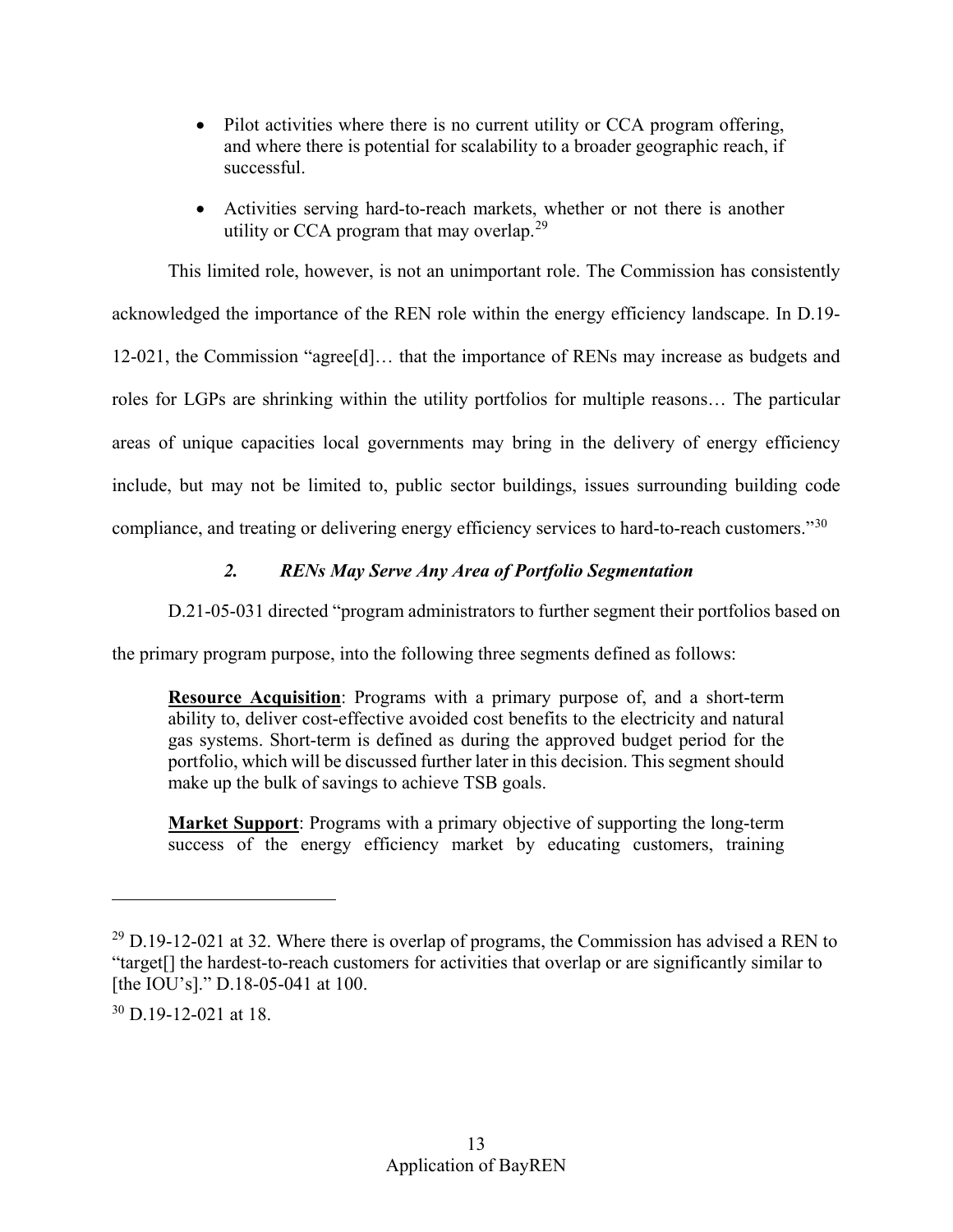contractors, building partnerships, or moving beneficial technologies towards greater cost-effectiveness.

 improved indoor air quality, and more affordable utility bills, consistent with Goals 1, 2, and 5 in the ESJ Action Plan.[31](#page-17-1)  **Equity**: Programs with a primary purpose of providing energy efficiency to hardto-reach or underserved customers and disadvantaged communities in advancement of the Commission's Environmental and Social Justice (ESJ) Action Plan; Improving access to energy efficiency for ESJ communities, as defined in the ESJ Action Plan, may provide corollary benefits such as increased comfort and safety,

 is already different from the other program administrators. RENs, by their nature and primary equity programs. Therefore, those portions of their budgets will not be subjected to an up-front limitation."<sup>34</sup> D.21-05-031 further noted that Codes and Standards (C&S) programs remain distinct from these categories.[32](#page-17-2) While IOUs and CCAs are limited in their ability to serve market support and equity programs, RENs have been exempted from this 30% cap. As noted by the Commission, "[t]he budget amount devoted to the market support and equity programs will be limited to 30% of the total budgets, except in the case of the regional energy network program administrators, who will not be subject to these limits because of the different nature of their portfolios."<sup>[33](#page-17-3)</sup> Specifically, "[t]he RENs are exempted from this requirement because of the nature of their portfolios, which purposes, are more likely to have a greater share of their portfolio devoted to market support and/or

## <span id="page-17-0"></span>**IV. OVERVIEW OF PROPOSED BAYREN PROGRAM OFFERINGS**

The portfolio of programs proposed by BayREN consists of largely Equity Segment and Market Support programs, balanced with one Resource Acquisition program and one Codes and

<span id="page-17-1"></span> $31$  D.21-05-031 at 14-15.

<span id="page-17-2"></span> $32$  D.21-05-031 at 22.

<span id="page-17-3"></span> $33$  D.21-05-031 at 2, emphasis added.

<span id="page-17-4"></span><sup>34</sup> D.21-05-031 at 23.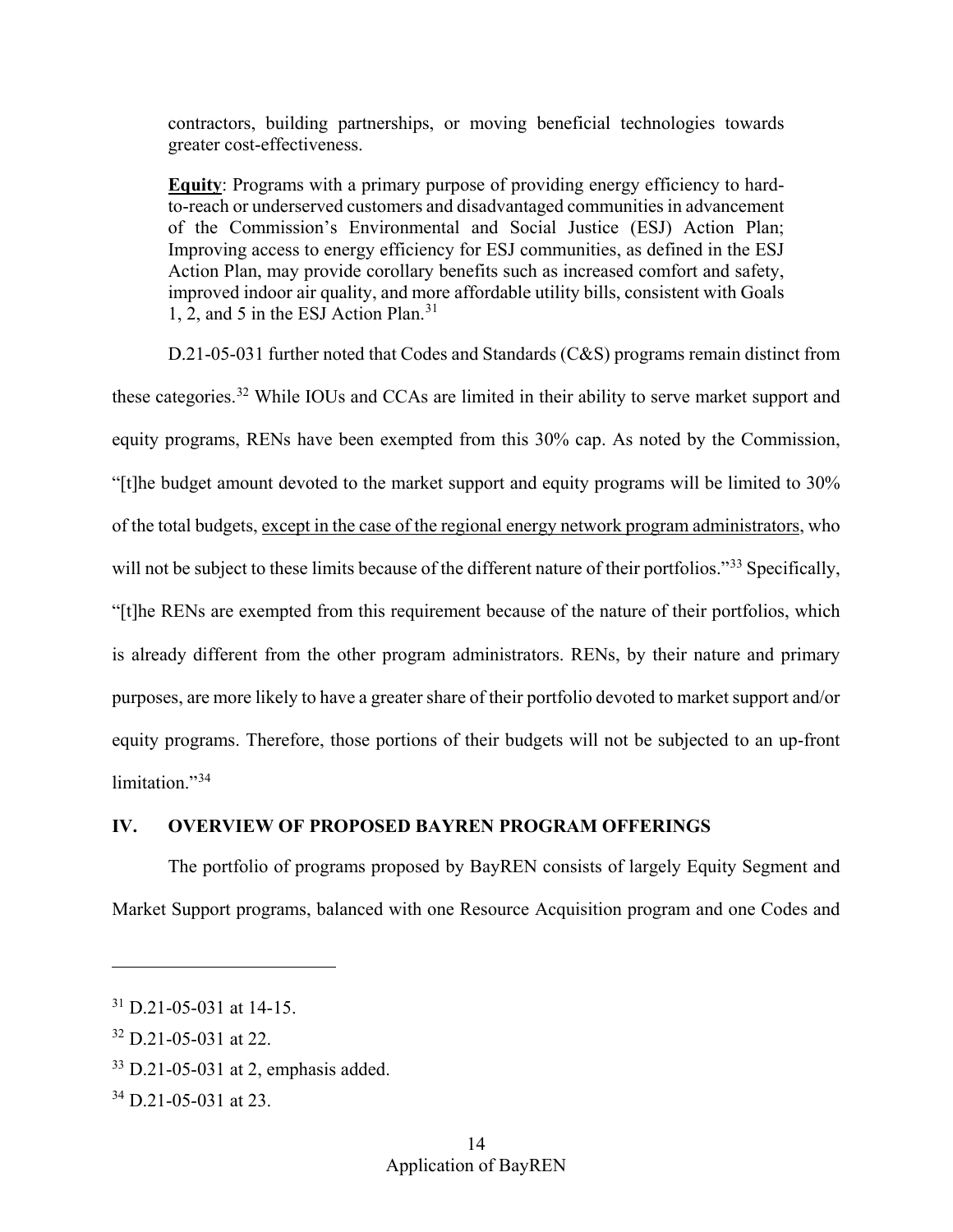Standards Program. Each program has been tailored to serve one or more REN "bucket": gap filling programs, pilot programs, and programs serving hard-to-reach (HTR) customers.

#### **A. Single Family Home+**

<span id="page-18-0"></span>Through the Single Family Home+ (Home+) program, BayREN provides a variety of service offerings to Bay Area single family homeowners and renters including rebates for qualifying measures, an online energy evaluation, no-cost energy efficiency kits, in-home education, and direct install services. A central part of this program is free energy advising from certified building performance professionals (Energy Advisors) that work hand in hand with customers through the entirety of their energy retrofit project.

### **B. Green Labeling**

<span id="page-18-1"></span> The Green Labeling program builds on BayREN's work in the single-family market by focusing on additional market actors and has two offerings: Regional Home Energy Score (HEScore) that trains Assessors to do a HEScore and provides rebates for scores; and continuing education and other opportunities for realtors, appraisers and lenders to increase their ability to understand, market and evaluate energy efficient and green homes.

## **C. Bay Area Multifamily Building Enhancements (BAMBE)**

<span id="page-18-2"></span>BAMBE's successful program design to engage multifamily property owners who are sensitive to the barriers of participating in a rebate program and helps them plan and undertake upgrades. BAMBE offers no-cost technical assistance and a per-unit flat rebate for multiplemeasure energy upgrade scopes that save a minimum percentage of the whole building's energy usage. This program targets and prioritizes small and affordable properties.

#### **D. BayREN Business**

<span id="page-18-3"></span> across the Bay Area by removing barriers to installing energy efficiency upgrades, thereby . BayREN Business is designed to empower the small and medium business (SMB) sector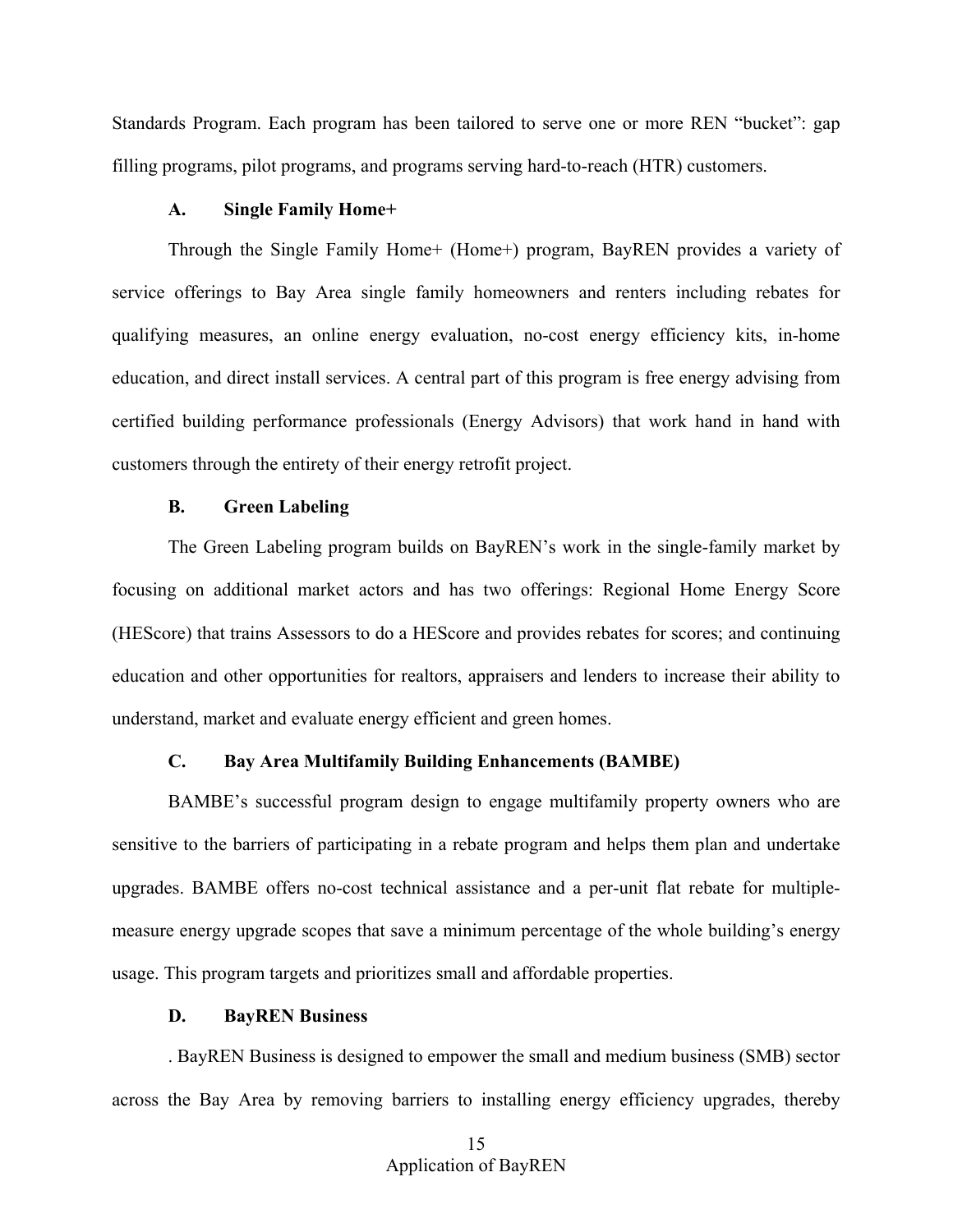reducing businesses expenses, while improving equipment reliability, productivity, and business services. The BayREN Business program benefits include increased customer, contractor and building owners' knowledge and comfort, while also enabling long-term energy savings in this Pay-for-Performance (P4P) design.

#### **E. Codes and Standards**

<span id="page-19-0"></span> and the California Energy Commission to ensure that the voice of local governments is heard when BayREN's Codes and Standards program seeks to assist local governments with energy policies and energy code compliance by providing support for Bay Area local governments to increase energy performance of buildings by improving energy code compliance, increasing adoption of local energy policies. The program also serves as a bridge between local governments state policies are developed.

#### **F. Water Upgrades \$ave**

<span id="page-19-1"></span> installation services to Bay Area municipal water utilities seeking to offer their customers easy participating water utilities, this program has influence in multiple markets, including renters and This innovative water-energy nexus program provides turn-key financing and project access to water bill savings. Designed to provide centralize financing and administration to low-income households, and offers customers a simple and attractive path to install water-saving technologies with no up-front cost.

## **G. BayREN Refrigerant Replacement (BRRR)**

<span id="page-19-2"></span>To reduce GHG emissions from existing refrigeration systems, BayREN's BRRR program will replace high GWP refrigerants with environmentally friendly alternatives at low to no cost to participants. BRRR will serve the Bay Area's food-service sector exclusively, performing refrigerant changeouts to small restaurants, bars, grocery and convenience stores, and food-storage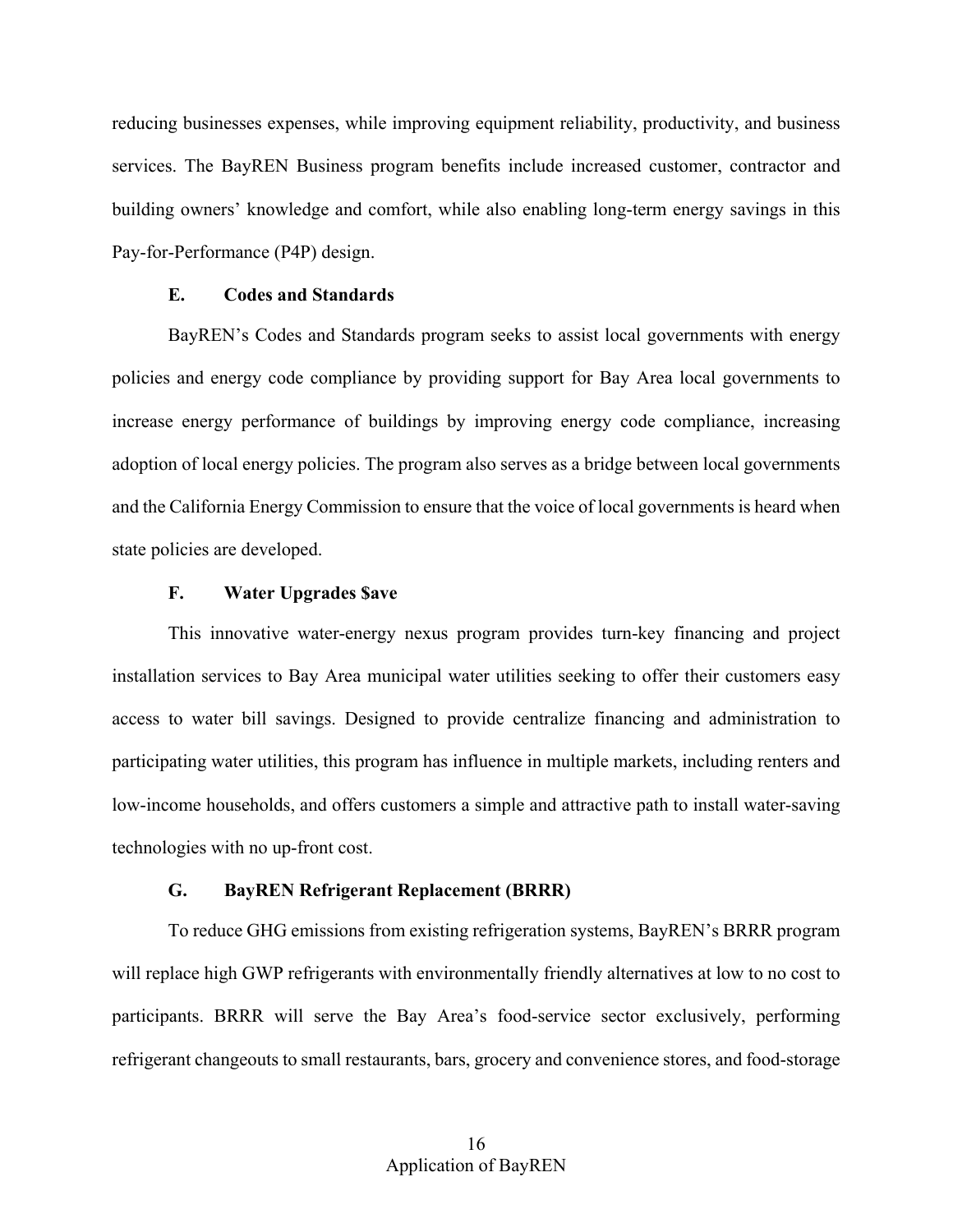warehouses. Also, BRRR will integrate as-need repairs to refrigeration systems to prevent future refrigerant leaks and optimize performance.

#### **H. Integrated Energy Services (IES)**

<span id="page-20-0"></span>The Integrated Energy Services (IES) program seeks to build, enable, and maintain demand for high-impact, integrated building energy upgrades and operations in the public sector. The program proposes to satisfy the unique energy and resilience goals of each participating agency by coordinating existing and emerging programs addressing EE, demand response, distributed energy resources, and more, and providing supplemental services to fill gaps in transforming public agency buildings and infrastructure.

### **I. Targeted Decarbonization Resources (TDS)**

<span id="page-20-1"></span>The Targeted Decarbonization Services (TDS) program will build the market for decarbonization equipment and technologies and demonstrate the feasibility of decarbonization. The program will do this through improved information, education, and financing for local governments.

#### **J. Climate Careers**

<span id="page-20-2"></span> opportunities. It also targets renters, seniors, low to low-moderate income households, non-native those trained (i.e., Green House Calls and installation of program measures). Specifically, the The Climate Careers program offers low-income and disadvantaged youth training and job English speakers, and populations that live in ESJ communities through the services provided by Climate Careers program brings low-income and disadvantaged youth that are disconnected from school and work into the green economy and provides them with a path to full-time employment while also providing EE upgrades to underserved communities.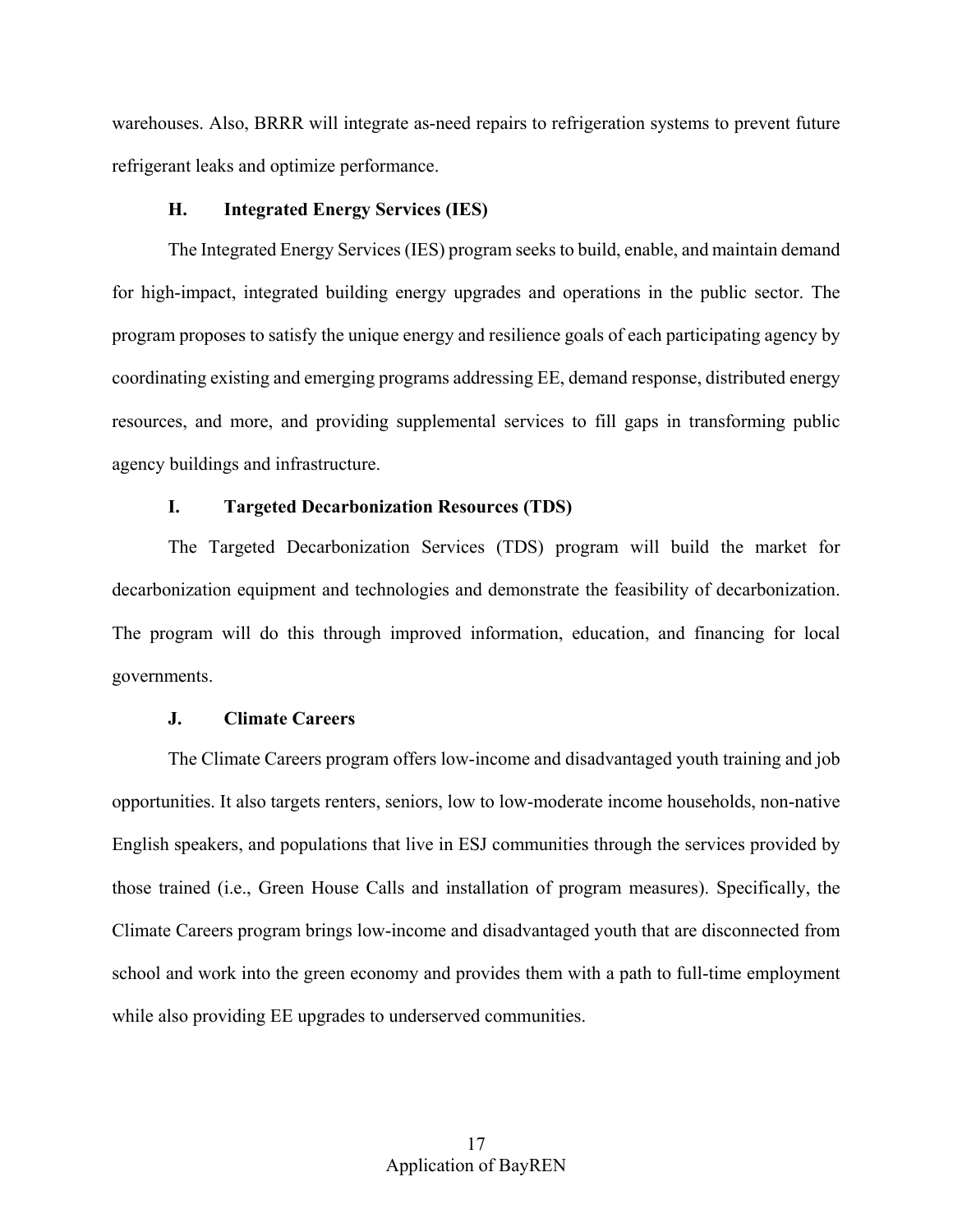## <span id="page-21-0"></span>**V. OVERVIEW OF BAYREN BUDGET, COST EFFECTIVENESS AND VALUE TO RATEPAYERS**

### <span id="page-21-1"></span> **A. Budget Overview**

#### *1. Commission Guidance on REN Budgets*

<span id="page-21-2"></span> overall reasonableness of REN budgets. As described in D.19-12-021, "RENs' budgets should be The Commission has provided guidance to RENs regarding the criteria for determining the proportional to the incumbent IOU budgets, in the same territory, for the number of customers served by non-statewide and non-regional programs, while taking into account plans to serve hardto-reach customers."[35](#page-21-4) As such, BayREN has evaluated each program proposed for this proportionality, taking into account plans to serve hard-to-reach customers.

## *2. BayREN's Proposed Budget Is Reasonable and Should Be Approved*

<span id="page-21-3"></span> governments based on local needs; and (3) timely response to quickly evolving Bay Area and state businesses, and residents in our 109 Bay Area cities and nine counties. BayREN's distribution of budget between portfolio segments reflects the following evolutions in our programming: (1) a greater focus on equity; (2) increased support for local policy trends and goals regarding building electrification and climate resilience. These enhancements in our approach and program offerings reflect our commitment to engaging with and listening to our stakeholders and effectively partnering with other regional agencies and our seven Bay Area CCAs to efficiently leverage resources and best serve the local governments,

 For the first four years of the Plan, the budget request for existing programs is largely (BBAL) for program years 2022 and 2023. Our four-year budget for existing programs reflects an consistent with our approved Bi-Annual Energy Efficiency Program and Portfolio Budget Request

<span id="page-21-4"></span><sup>35</sup> D.19-12-021 at 39.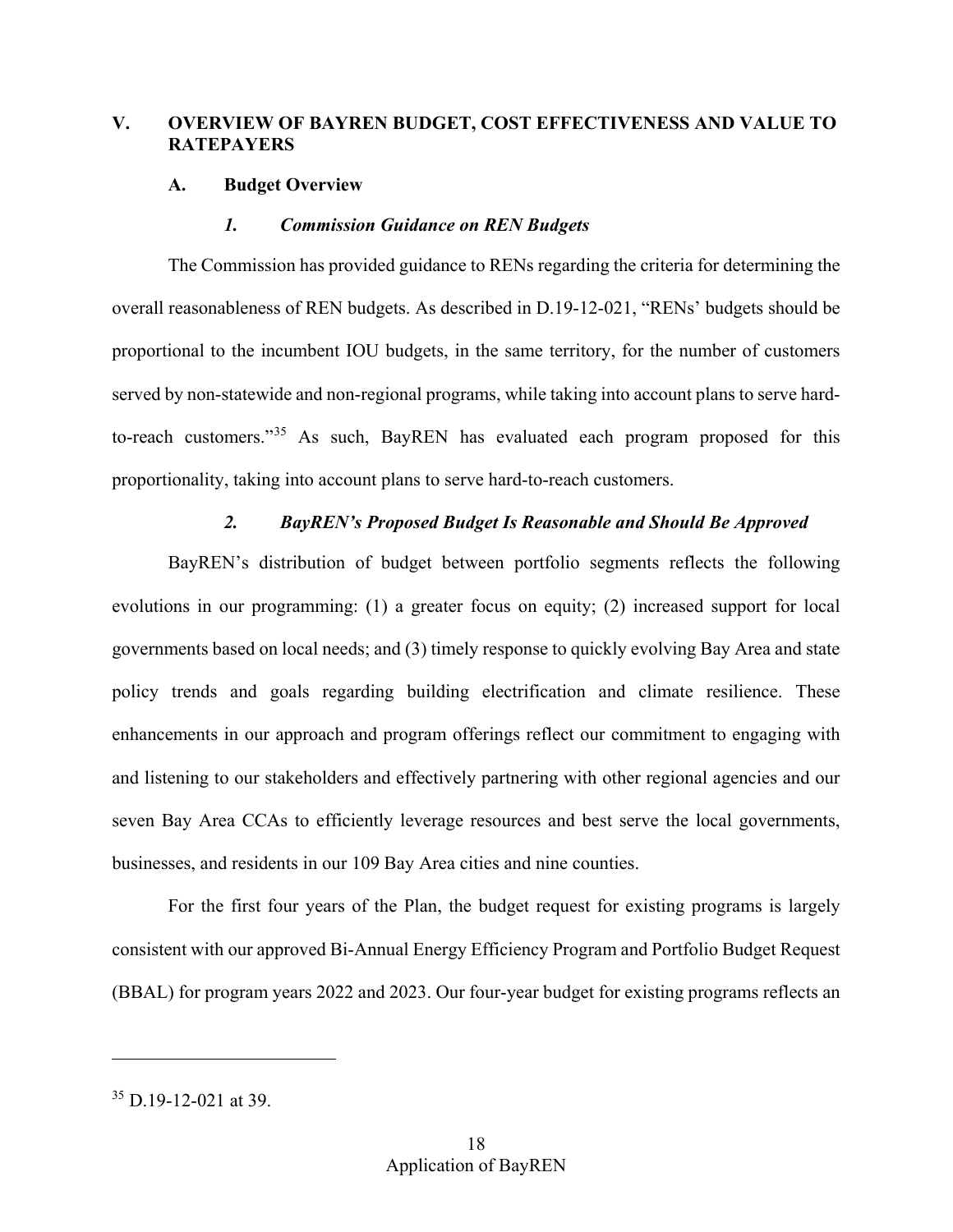increase of seven percent (\$1.8 million) starting in 2024 due primarily to increased incentive funding for the Multifamily and Green Labeling programs based on an increasingly strong uptake in these programs over the past several program years. The Business Plan's additional budget increase is tied to four proposed new programs that address two new portfolio sectors.

 and policies of the BayREN member government agencies. For the second four-year period, a two percent escalation factor is applied to the entire portfolio. The modest increase represents a reasonable price escalation assumption to account for anticipated increases in labor and materials costs consistent with inflation and the labor agreements

# <span id="page-22-1"></span><span id="page-22-0"></span>**B. Cost Effectiveness and Value to Ratepayers Overview**

## *1. RENs Are Subject to Value-Based Criteria, Not a Minimum Cost-Effectiveness Threshold*

Due to REN's unique and limited role as Commission-authorized program administrators,

the Commission has not imposed the same minimum cost-effectiveness threshold on RENs as it

has imposed on IOU and CCA program administrators. As the Commission found in D.18-05-041:<br>[W]e do not find it reasonable to impose a minimum cost-effectiveness threshold [W] e do not find it reasonable to impose a minimum cost-effectiveness threshold for REN proposals. As we have maintained in the past, the more limited scope of activities we authorize RENs to undertake, which results in a much lower ability to diversify their portfolios (relative to the IOUs), argues against holding them to a particular cost-effectiveness standard.[36](#page-22-2)

The Commission reiterated this position in D.19-12-021:

We approved the existing REN portfolios recently, in D.18-05-041, and at that time reaffirmed that we do not wish to set a specific cost-effectiveness threshold for RENs. This is both because the size of the REN portfolios is smaller, and because the RENs are inherently designed to take on filling gaps in the other larger

<span id="page-22-2"></span><sup>36</sup> D.18-05-041 at 95.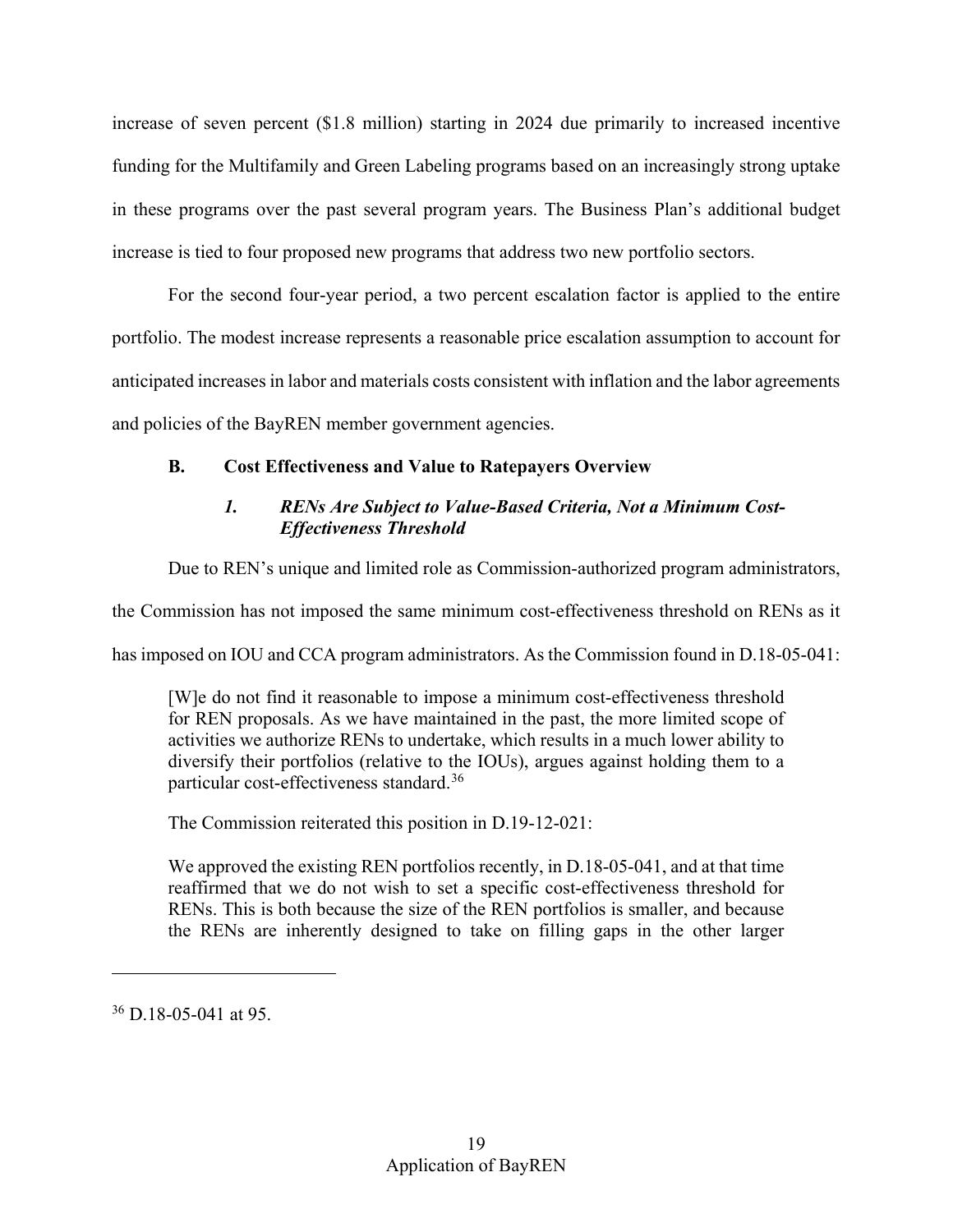portfolios or serving the needs of hard-to-reach customer segments/markets that will be naturally less cost-effective to serve. None of this reasoning has changed, and therefore, we continue to decline to set a cost-effectiveness threshold for new or existing RENs now."[37](#page-23-0)

 combined together, is cost-effective on an *ex ante* basis, with a TRC ratio of at least 1.0 or This approach was further re-affirmed in D.21-05-031 with regards to resource acquisition programs, "requir[ing] that all program administrators with energy efficiency resource acquisition programs, excluding RENs whose portfolios have different rules, to show that the resource acquisition segment of their portfolio, with all resource acquisition programs' costs and benefits greater."<sup>[38](#page-23-1)</sup> With regard to market support and equity programs, the Commission stated that "all program administrators, including the RENs, should focus on developing metrics and criteria for evaluating progress of those market support and equity programs, in the absence of strict costeffectiveness limitations. "[39](#page-23-2) 

Instead of evaluating RENs on a minimum cost effectiveness threshold, the Commission has historically evaluated each REN's programs' ability to: provide value (or the promise of value), meet their designated targets, and track, and hopefully improve upon, their cost-effectiveness.<sup>[40](#page-23-3)</sup>

<span id="page-23-0"></span> $37$  D.19-12-021 at 37.

<span id="page-23-1"></span><sup>38</sup> D.21-05-031 at 22. Emphasis added.

<span id="page-23-2"></span><sup>39</sup> D.21-05-031 at 23.

<span id="page-23-3"></span> $^{40}$  D.18-05-041 at 95. "To be clear, we remain interested in seeing RENs provide value (or the promise of value), and this serves as a key criterion against which we evaluate their proposals and will assess their performance going forward, particularly in tracking business plan metrics and assessing PAs' progress in meeting their designated targets. We decline to consider the proposed Benefits Evaluation Framework, as we prefer to use the same cost-effectiveness methodology for all PAs even if we do not hold the RENs to a particular standard. We also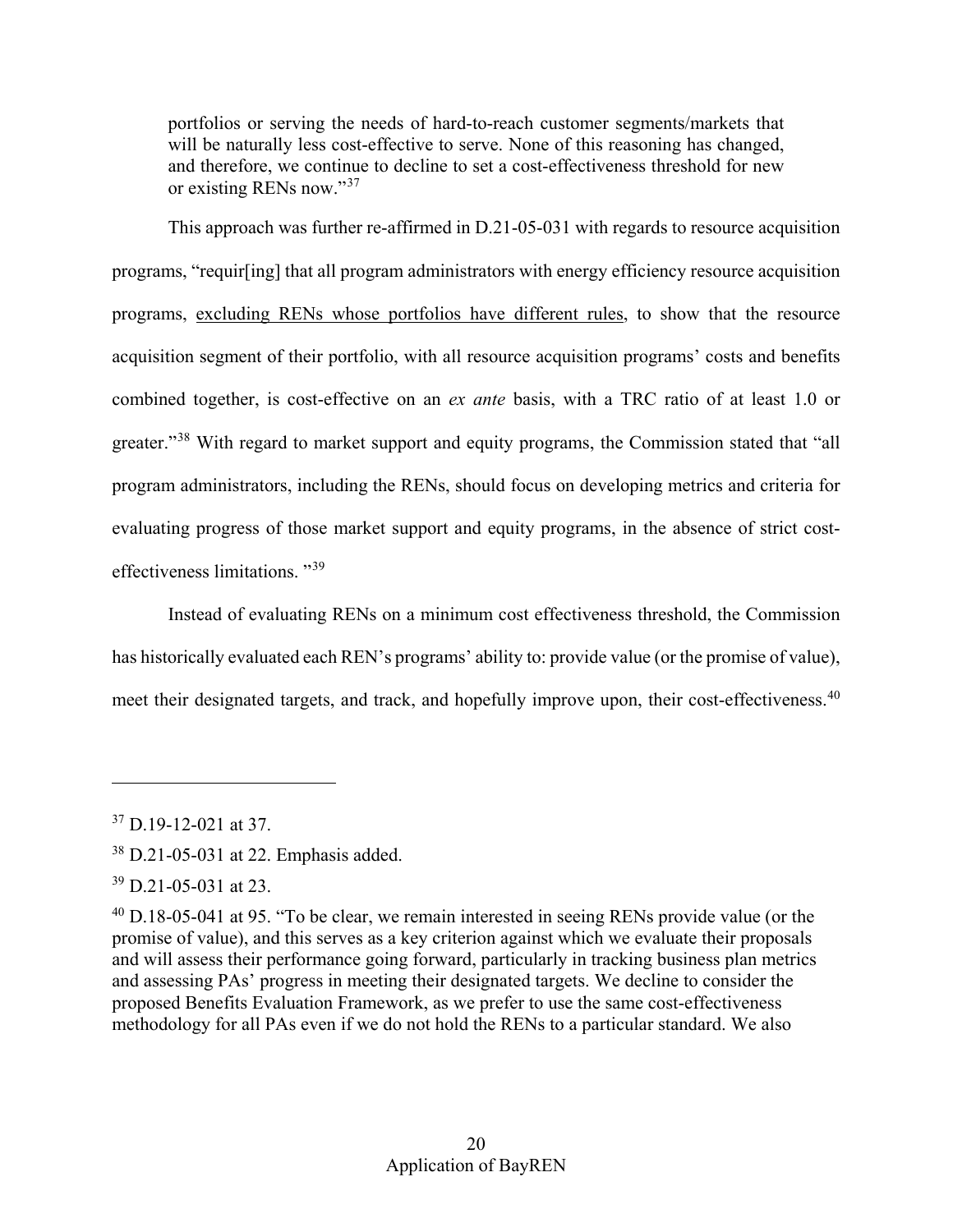long-term cost-effectiveness, just as we encourage the other program administrators to do."<sup>41</sup> The Commission has further "encourage[d] RENs to manage their programs with an eye toward

Furthermore, REN administrative costs have had a "soft cap" of 10% and are also subject to a "soft cap" of  $6\%$  for administrative and outreach costs.<sup>[42](#page-24-2)</sup> D.21-05-031 maintained the same administration cost and marketing and outreach cost rules.<sup>[43](#page-24-3)</sup>

## *2. BayREN Has Focused on Value-Driven Approaches in Its Portfolio*

<span id="page-24-0"></span>BayREN's Business Plan covers a portfolio of programs that focus on equity and supporting the market while also capturing energy savings. At BayREN, we value not only energy, demand and GHG savings, but ensuring our regional programs reach as deeply into the underserved populations as possible with our given budgets and providing foundational educational opportunities for those within the market. We will measure success of the portfolio by tracking a suite of BayREN Value Metrics that are specific equity and market support metrics/indicators put forward by the CAEECC working groups as well as relevant resource

remain interested in seeing improving TRC estimates over the long run, therefore we retain our requirement for RENs to include cost-effectiveness statements in their ABALs."

<span id="page-24-1"></span> $41$  D.19-12-021 at 37.

<span id="page-24-2"></span> $^{42}$  D.12-11-015 at 15. "First, there is a hard administrative cost cap of 10% and a soft marketing and outreach cost cap of 6% imposed by D.09-09-047. The 10% administrative limit is also a soft cap for LGPs. For these purposes, RENs and MEA are more like LGPs – we will not apply hard caps on these expenses at this time, though we encourage RENs and MEA to keep administrative and marketing costs down as low as possible." (Emphasis added.)

<span id="page-24-3"></span> $43$  D.21-05-031 at 33. "Administration costs should continue to be capped at ten percent of the program administrator's portfolio; all other budget caps or targets, including for directimplementation non-incentive costs and marketing and outreach costs, should remain unchanged."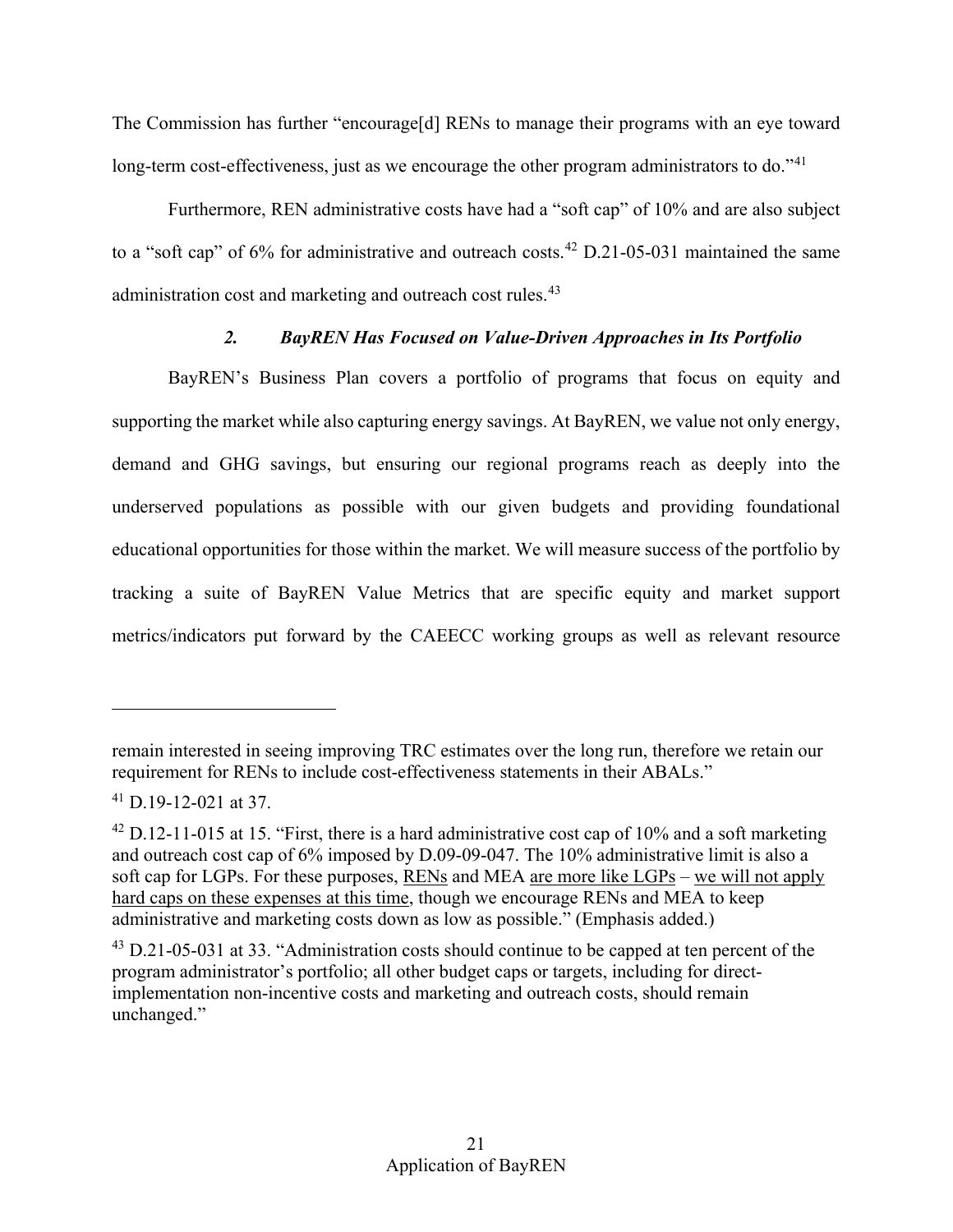acquisition metrics (i.e., the Core Metrics). BayREN plans to use the next two years (2022-2023) to set metric targets appropriately based on our proposed budgets.

## <span id="page-25-0"></span>**VI. COORDINATION BETWEEN BAYREN AND OTHER PROGRAM ADMINISTRATORS**

## **A. Commission Requirements for REN Program Coordination**

<span id="page-25-1"></span> coordinated with their IOU and Community Choice Aggregator (CCA) peers, in particular to avoid programmatic overlap. As set forth in D.18-05-041, "RENs' activities may only overlap with In developing the suite of programs proposed in this Application, BayREN has extensively utility PAs' activities when those activities are targeted at hard-to-reach customers."[44](#page-25-2) The Decision continues: "To the extent that REN activities may overlap with utility programs, it is reasonable with respect to prudent investment of limited ratepayer funds to limit such overlap to programs that target customers with the least likelihood of program information and access."[45](#page-25-3) In particular, the Commission has required each PA to develop a joint cooperation memo:

Specifically, we will require the PAs (RENs, IOUs and CCA) to develop a joint cooperation memo to demonstrate how they will avoid or minimize duplication for programs that address a common sector (e.g., residential or commercial) but pursue different activities, pilots that are intended to test new or different delivery models for scalability, and/or programs that otherwise exhibit a high likelihood of overlap or duplication and are not targeted at hard-to-reach customers. For such programs, each PA must explicitly identify and discuss how its activities are complementary and not duplicative of other PAs' planned activities.<sup>[46](#page-25-4)</sup>

D.18-05-041 required joint cooperation memos between IOUs and RENs to include:

• RENs must include a summary of the programs they intend to run; if **the IOU(s) who shares territory with a REN offers a similar program,** the IOU(s) must also provide the same summary of their program. The summary for each PA's program must include eligible measures, budgets, and target

<span id="page-25-2"></span><sup>44</sup> D.18-05-041 at 165; Finding of Fact 54.

<span id="page-25-3"></span><sup>45</sup> D.18-05-041 at 175; Conclusion of Law 28.

<span id="page-25-4"></span><sup>46</sup> D.18-05-041 at 97.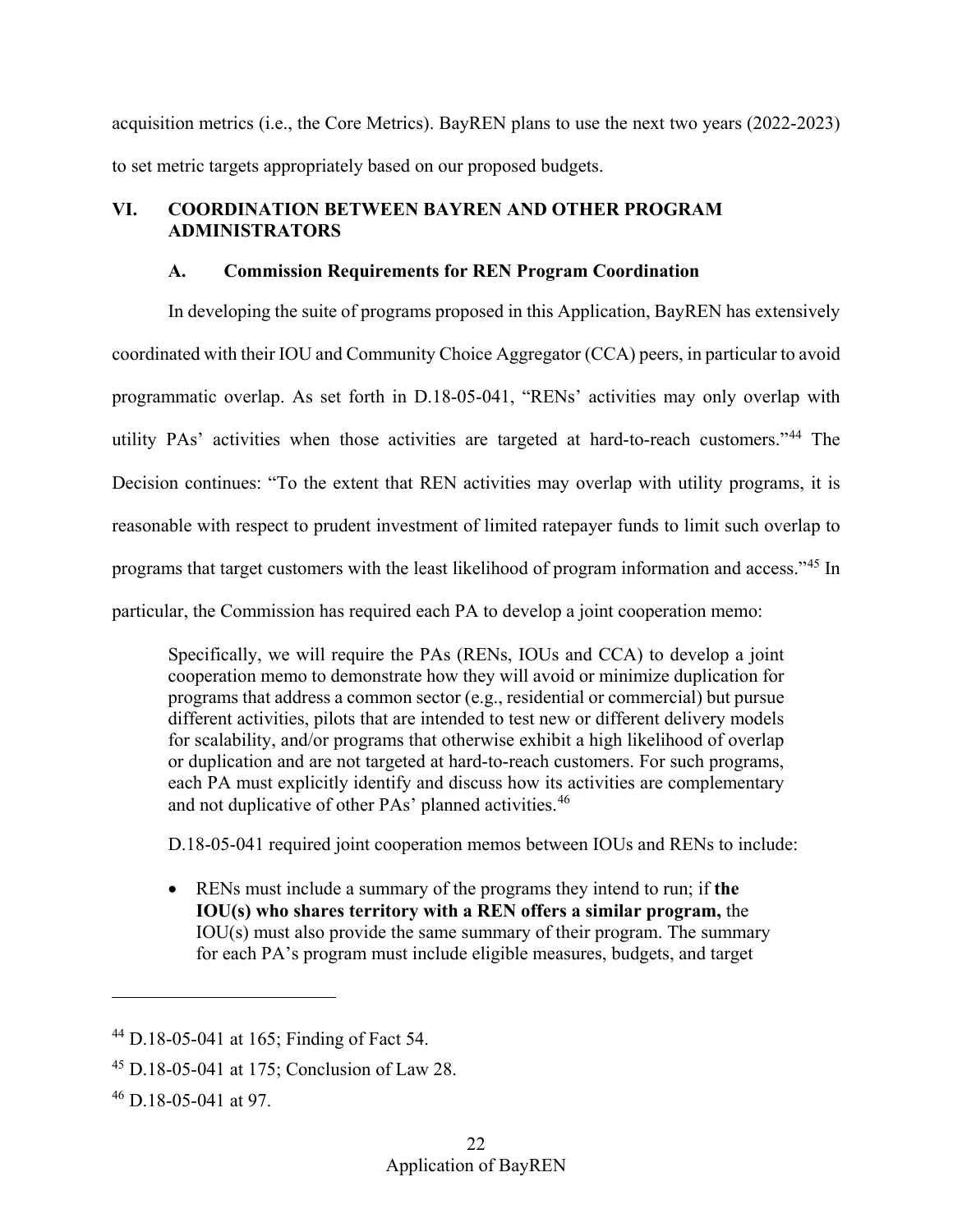audiences. The RENs and IOUs must describe how they will offer their corresponding portfolios and avoid duplication.

 • RENs must also include a discussion section for each program, summarizing how the program meets at least one of the criteria outlined in D.12-11-015, i.e., aimed at hard-to-reach customers (which can overlap with an IOU offering); programs that IOUs do not offer; and pilots not offered by IOUs but with the possibility of scaling. $47$ 

## <span id="page-26-0"></span>**B. BayREN Has Worked to Avoid Overlap with Other Program Administrators, Consistent with Commission Requirements**

 BayREN territory complements each other's portfolio, encourages innovation, and ensures that all different aspects of the energy efficiency marketplace, and/or coordinating their efforts in the same approved, the CPUC acknowledged that "[a]ll consumers will be well served if there is close BayREN's role is distinct from CCAs, IOUs, and third-party implementers, and reflects the unique capabilities we bring as local governments to the delivery of  $EE^{48}$  Each PA in the ratepayers are served, and BayREN has worked to avoid overlap with other PAs. This is consistent with CPUC policy that "[a]s long as program administrators and implementers are addressing geographic area, some overlap may be fine or even positive, especially if the individual entities coordinate their offerings and their outreach to customers."[49](#page-26-3) Indeed, when the RENs were first coordination and cooperation between the RENs and the utilities to ensure seamless program offerings and avoid customer confusion."[50](#page-26-4)

-

<span id="page-26-1"></span><sup>47</sup> D.18-05-041 at 122.

<span id="page-26-2"></span> $^{48}$ D.19-12-021, page 18

<span id="page-26-3"></span><sup>49</sup>D.19-12-021 page 25

<span id="page-26-4"></span> $50D.12-11-015$ , page 9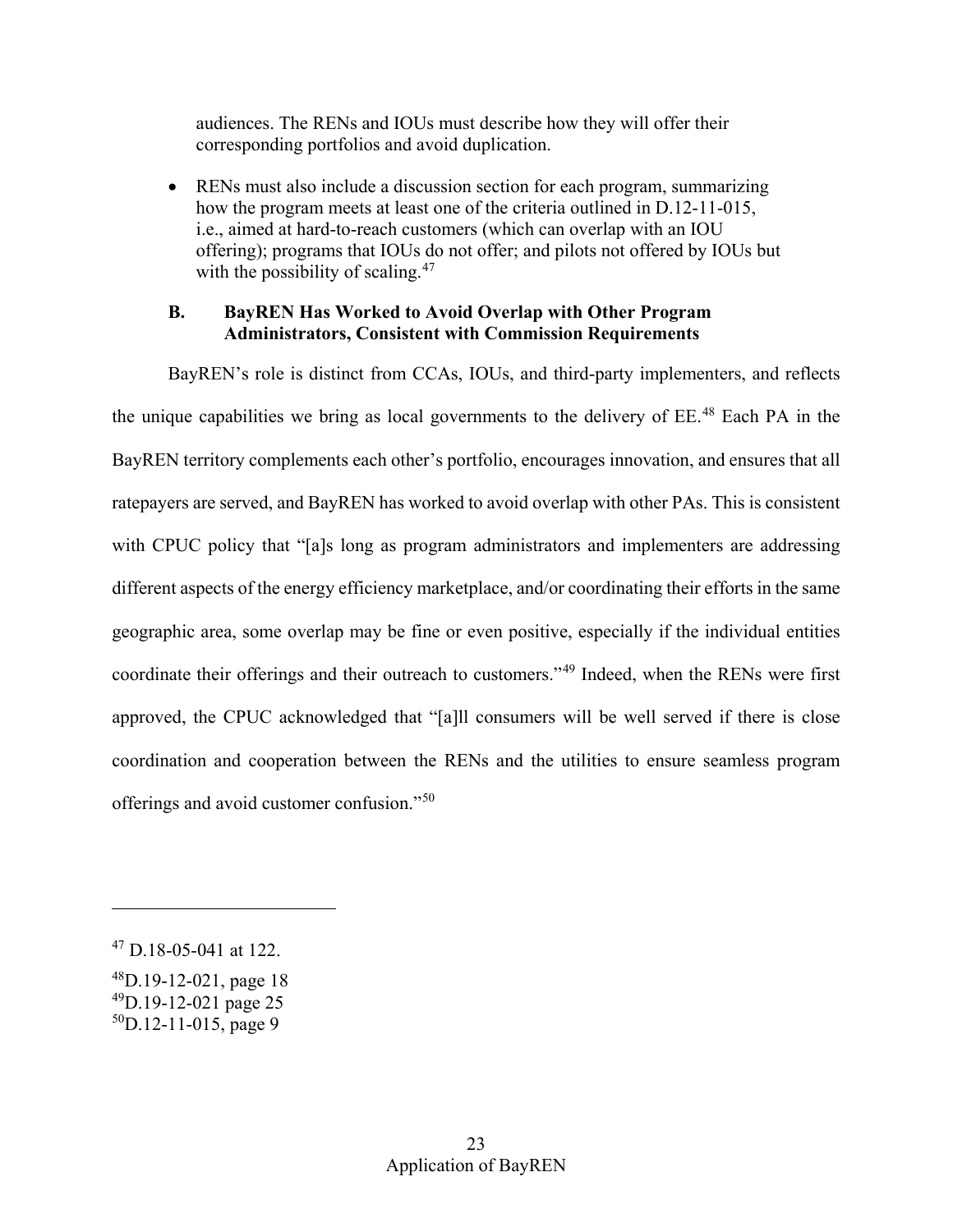Commission directed the IOUs and RENs to file annual Joint Cooperation Memos (JCMs) to help work with the other PAs to ensure not only that we are not duplicating activities but also that our In approving PG&E and BayREN's Energy Efficiency Business Plans for 2018-2025, the ensure the proposed activities complement and not duplicate each other, and that the RENs otherwise comply with D.12-11-015.<sup>[51](#page-27-0)</sup> Since 2019, BayREN and PG&E have submitted an annual JCM that describes EE programs the PAs anticipate offering in the nine Bay Area counties (the shared service area), how the proposed activities will be complementary, and details how BayREN's proposed activities comply with the criteria for REN activities.<sup>52</sup> Commencing in 2020, BayREN has filed an annual JCM with MCE.<sup>53</sup> BayREN has used the JCM negotiation process to collective efforts are best serving our shared residents, businesses, and institutions.

 In addition to engagement for the development of the JCM, BayREN program managers updates are provided to ensure there are no duplicative efforts. BayREN's Energy Advisor service mailer or new advertising campaign, the PA communicates with their counterparts in advance so that the Energy Advisor, contractors, and program staff are aware and can refer callers accordingly. have regular meetings with their counterparts at PG&E and MCE, typically once a month. Program strives to find a program that is the best fit for the caller/customer and therefore provides a significant number of referrals to non-BayREN programs. Similarly, if a PA has plans to do a

<u>.</u>

<span id="page-27-0"></span><sup>51</sup>D. 18-05-041, p. 178, COL 47.

<span id="page-27-1"></span> $52$  D.12-11-015, p. 17.

<span id="page-27-2"></span> $53$  In D.19-12-02, the requirement for RENs to negotiate JCMs with program administrators with shared territory was expanded to include CCAs. See COL #7 and #8. MCE is the only CCA in BayREN's territory that is a Program Administrator.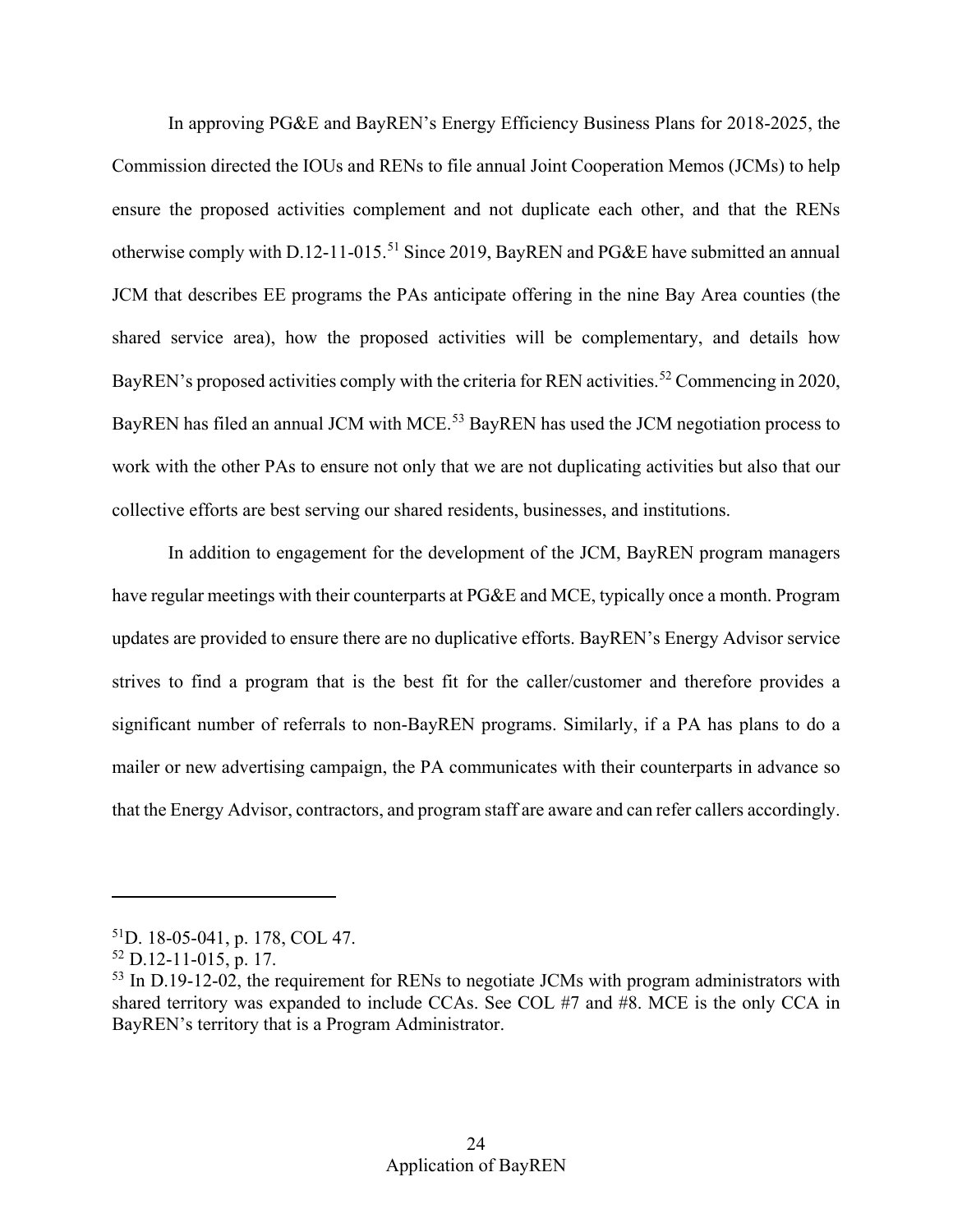The regular coordination among BayREN, PG&E, and MCE helps to ensure the goal of more holistic programs and a greater reach to Bay Area markets.

## <span id="page-28-0"></span>**C. BayREN Seeks Continued Authorization for PG&E to Serve as Fiscal Manager for Commission-approved BayREN Funding**

 IOUs "as fiscal managers to disperse funds to RENs."[54](#page-28-2) Specifically, "[w]ith respect to RENs, the Where the Commission has authorized funding for RENs, the Commission relies upon Commission acts 'as a regulatory body, overseeing utility expenditures of ratepayer funds.' We 'rely on the utilities as fiscal managers to disperse funds to RENs and conduct general management and monitoring activities in compliance with Commission directives. Thus, the RENs will, by necessity, have a contractual relationship with a utility or, in some cases, several utilities."<sup>[55](#page-28-3)</sup>

 manager. BayREN asks the Commission to continue to authorize PG&E to act as fiscal manager for BayREN, consistent with Commission precedent, and to continue to allow flexibility in the BayREN continues to have a strong working relationship with PG&E in their role as fiscal fiscal agent role, consistent with D.19-12-021.[56](#page-28-4)

## <span id="page-28-1"></span>**VII. POLICY CHANGE RECOMMENDATIONS**

In the Business Plan, BayREN sets forth several recommended policy revisions. Specifically, BayREN recommends: de-siloing energy efficiency, improving data rules, revising

<span id="page-28-2"></span><sup>54</sup> D.12-11-015 at 8.

<span id="page-28-3"></span> $55$  D.14-10-046 at 128.

<span id="page-28-4"></span><sup>56</sup> D.19-12-021 at 43. "On the topic of PG&E's suggestions to allow more flexibility in the utilities' fiscal agent role for RENs, we agree that there should be flexibility in payment terms and timing, as long as both parties agree. Thus, we explicitly authorize the utility fiscal agent and a REN to depart from the specific requirements of D.12-11-015 and D.14-10-046, as long as the REN and the utility mutually agree. If they cannot mutually agree, then one party should bring a petition to modify prior decisions to the Commission, to modify the terms, if necessary."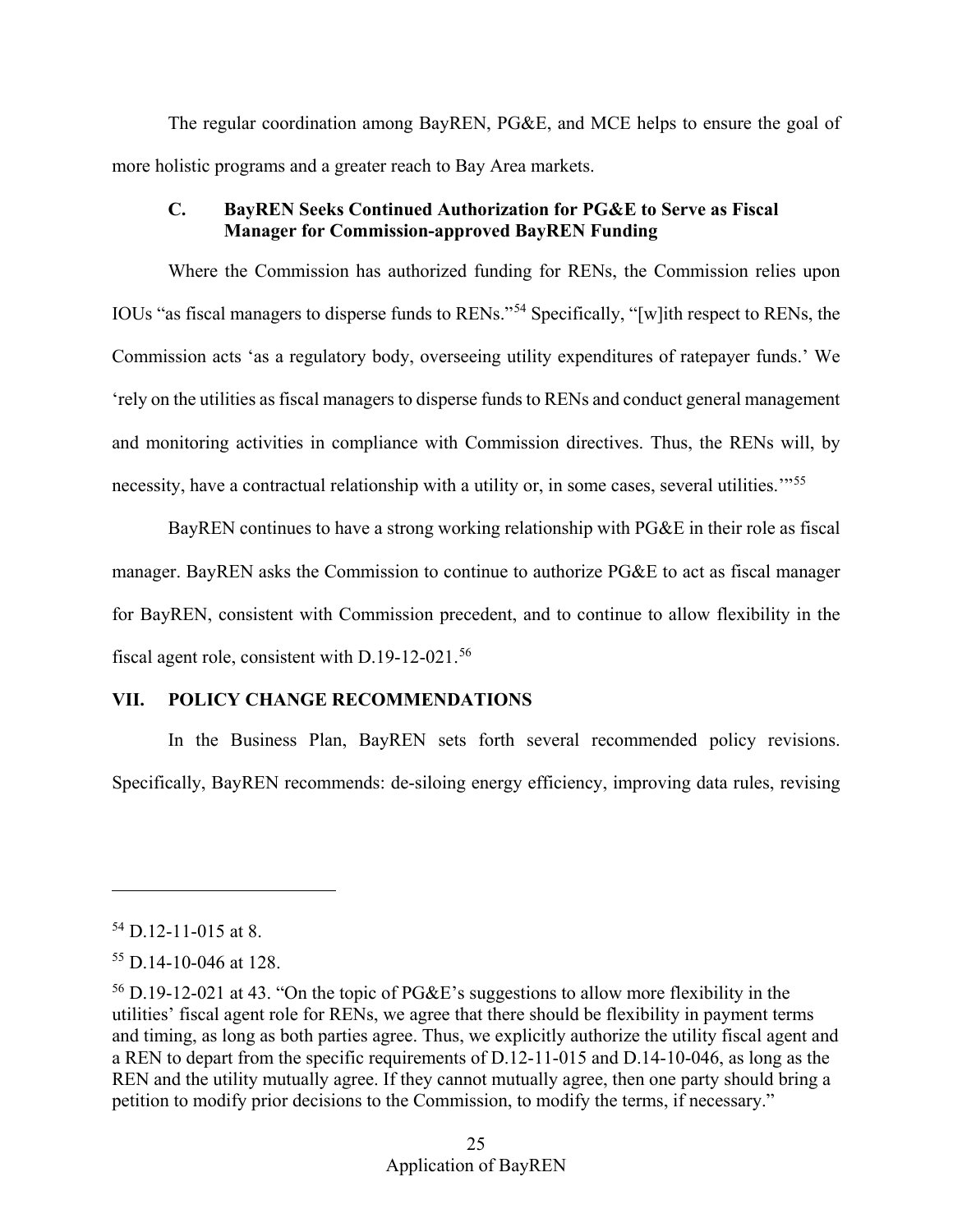the custom review process, and ensuring PAs have adequate time to adapt to Commission revisions to technical tools.

#### **A. De-Siloing Energy Efficiency**

<span id="page-29-0"></span> BayREN asks that a PA be allowed to support any customer that the PA "touches." Any like to be able to promote and assist customers to pursue the Self-Generation Incentive Program state GHG objectives. Additional strategies include examining the relationship between the flexibility for resource adequacy, local capacity, and economic/market dispatch for summer customer that a PA "touches" should have the opportunity and resources to receive technical assistance to the extent that they can decarbonize their energy use. While BayREN does not seek to administer distributed energy resource (DER) programs in this Application, BayREN would (SGIP), electric vehicle offerings, demand response, and any other offerings that help meet the Demand Response proceeding (R.13-09-011), and the Building Decarbonization proceeding (R.19-01-011) so that customers, and even PAs are better positioned to offer aggregated demand reliability.

### **B. Improving Data Rules**

<span id="page-29-1"></span> agreements between non-IOU PAs and IOUs to conduct market characterizations, as well as BayREN also suggests that additional transparency and data interoperability be shared with non-IOU PAs for customer targeting and market segmentation. This includes non-disclosure additional data sharing between the Potential and Goals Study team and PAs. Closing this gap is intended to align the Commission Decisions adopting the potential and setting goals.

### **C. Revising the Custom Review Process**

<span id="page-29-2"></span> BayREN requests that the CPUC exempt equity and/or multifamily programs from the CPUC Custom Review Process since it creates a barrier to program participation. For BayREN to continue to offer BayREN's successful multifamily whole-building program with the option to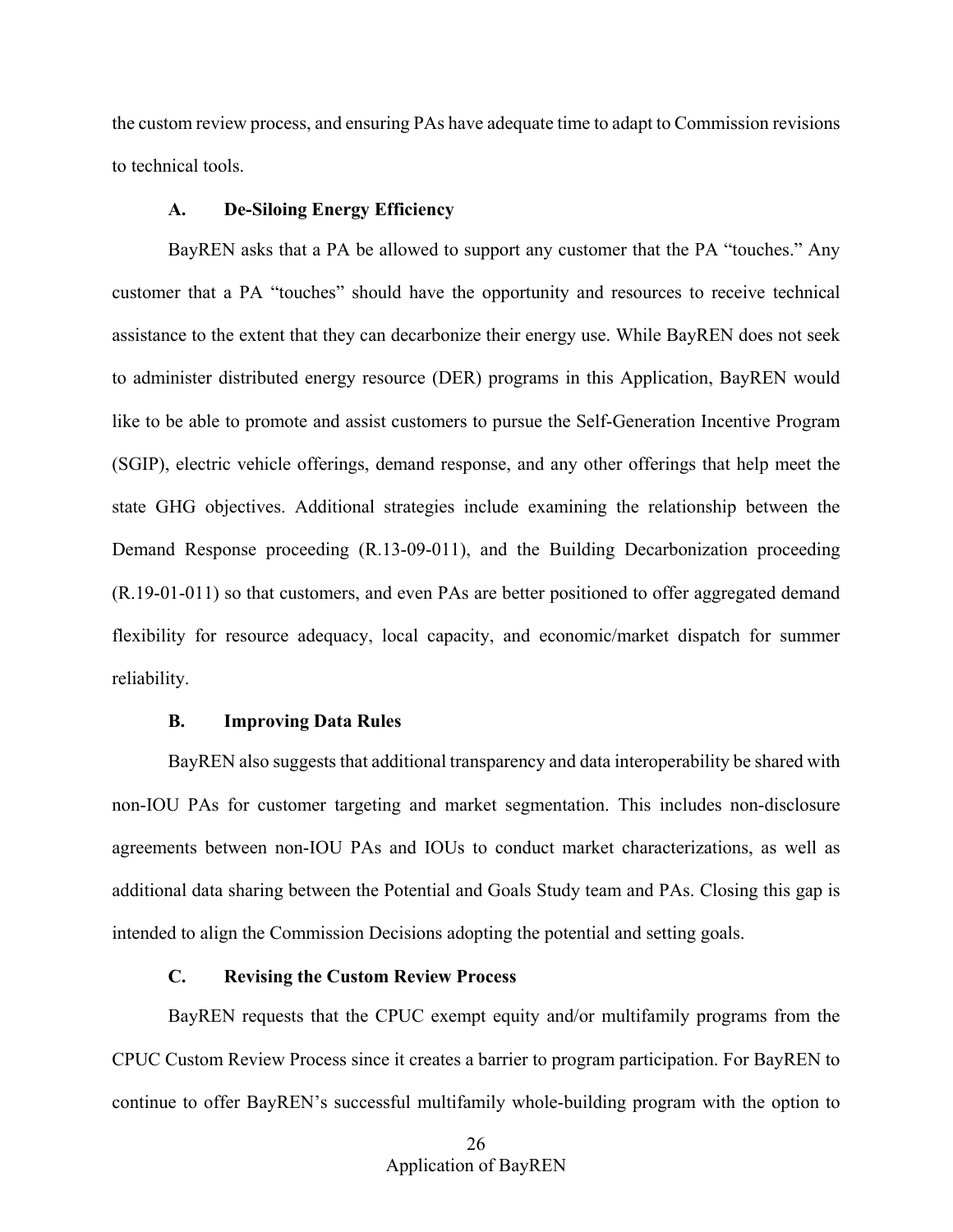combine measure opportunities between common areas and in-units, an exemption is requested so that projects are not held up by a Custom Review Process in the middle of project enrollment.

#### **D. Ensuring PAs Have Sufficient Time After Commission Revisions**

<span id="page-30-0"></span> BayREN recommends that all technical tools necessary for Advice Letters or other compliance filings be finalized by the CPUC's Energy Division staff 90 days prior to the submission date of Advice Letters or 120 days prior to future Portfolio Application deadlines. This would acknowledge that errors may occur and also provide sufficient time for PAs to incorporate any necessary fixes into their planning documents.

### <span id="page-30-2"></span><span id="page-30-1"></span>**VIII. REQUEST FOR COMMISSION ORDERS**

#### **A. Issues to be Considered**

BayREN asks the Commission to consider the following issues germane to this Application:

- 1. Whether BayREN's Strategic Business Plan and Portfolio Plan are reasonable.
- 2. Whether BayREN's Strategic Business Plan and Portfolio Plan comply with the terms of D.21-05-031.
- 3. Whether the Strategic Business Plan's and Portfolio Plan's proposed goals, estimated budget, and metrics are reasonable.
- 4. Whether PG&E should continue to serve as the fiscal agent for BayREN.
- 5. Whether the policy recommendations of BayREN should be adopted.

#### **B. Statutory Authority**

<span id="page-30-3"></span> D.21-04-031 directed energy efficiency program administrators to "file applications on February 15, 2022 for program year 2024, and every four years after that, containing the following elements":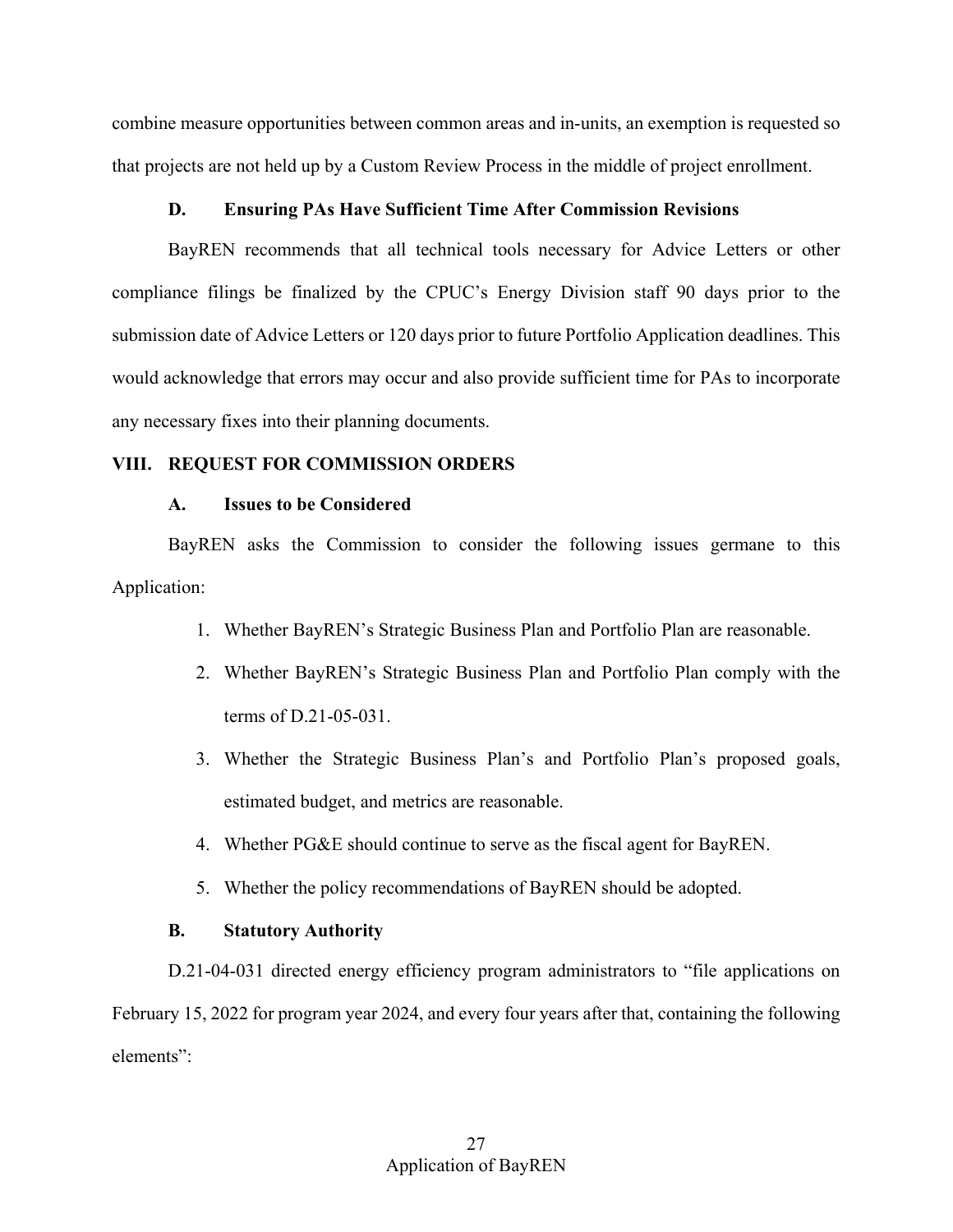(a) A business plan to cover an eight-year period. The business plan shall serve as a strategic plan for the energy efficiency efforts of the program administrator, and shall contain sector-level strategies, metrics, and an eight-year budget.

 over the four-year period; and implementation plans, or links to them, for all programs (b) A four-year program portfolio, beginning with program year 2024. This portion of the application shall contain: detailed sector and program strategies; annual budgets, totaling to a four-year revenue requirement; cost-effectiveness showings

that are currently operating or planned to operate during the four-year portfolio period, with the exception of third-party programs where the contract has not yet been awarded.

(c) The technical inputs given in Table 2 of this decision.<sup>57</sup>

This Application is responsive to Ordering Paragraph 5 of D.21-04-031. The Commission

granted an extension to 3C-REN and other Program Administrators (PAs), allowing applications

<span id="page-31-0"></span>to be filed no later than March 4, 2022.[58](#page-31-2) 

## **1. Request for Relief– Rule 2.1(c)**

BayREN requests that the Commission approve the proposals that BayREN has submitted

in this Application and issue a decision no later than July 14, 2022 that grants the following relief:

- 1. Finds that BayREN's Strategic Business Plan and Portfolio Plan comply with the terms of D.21-05-031.
- 2. Finds that the Strategic Business Plan's and Portfolio Plan's proposed goals, estimated budget, and metrics are reasonable.
- 3. Approves BayREN's Strategic Business Plan, Portfolio Plan, and budget.
- 4. Directs PG&E to continue to act as fiscal agent for BayREN.

<u>.</u>

<span id="page-31-1"></span><sup>57</sup> D.21-04-031 at 81-82, Ordering Paragraph 5.

<span id="page-31-2"></span><sup>58</sup> Letter from Commission Executive Director Rachel Peterson, Re: Request for Extension of Time to Comply with Ordering Paragraph 5 of Decision 21-05-031, dated January 26, 2022.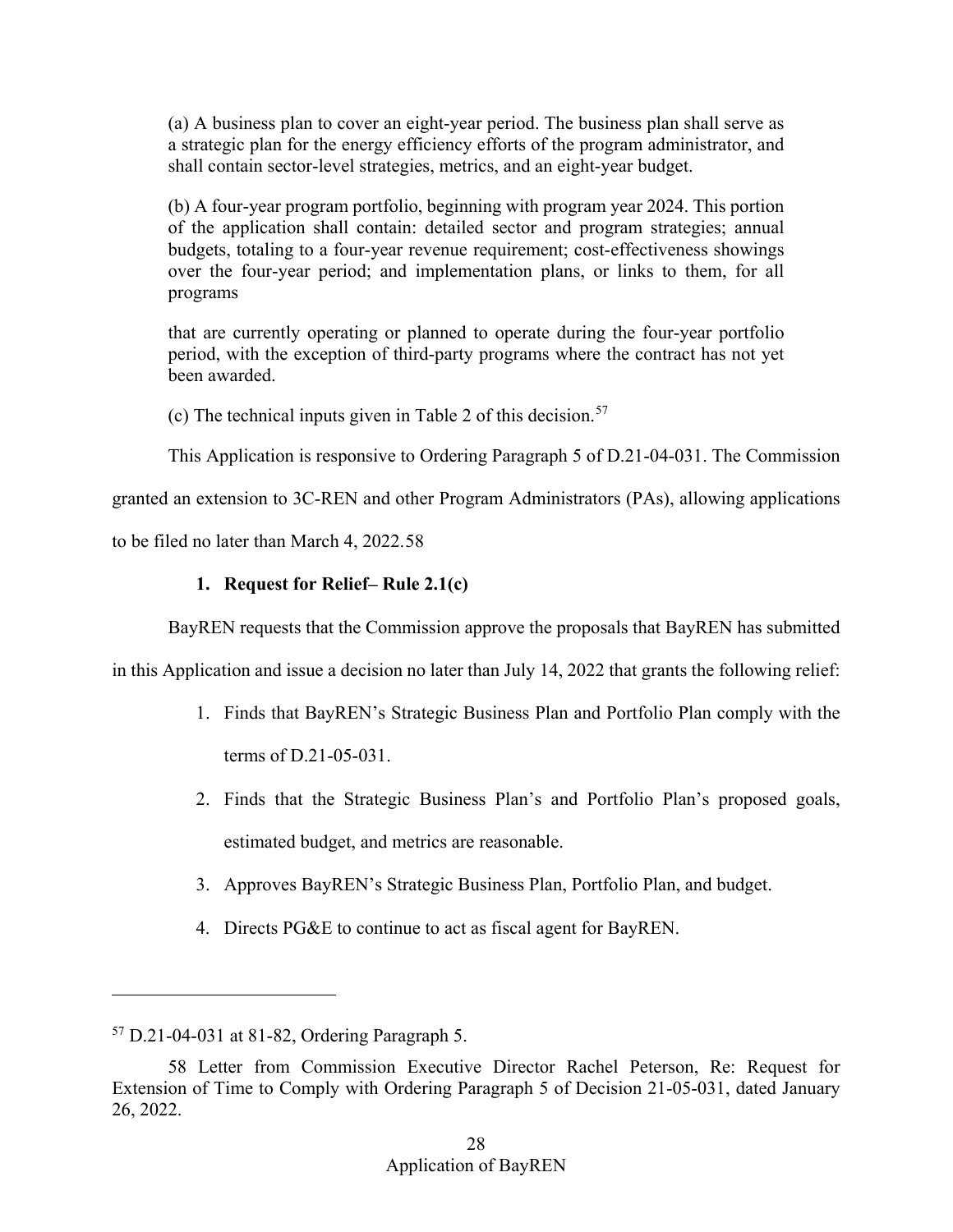5. Adopts the policy recommendations of BayREN.

## <span id="page-32-0"></span>**IX. COMPLIANCE WITH THE COMMISSION'S RULES OF PRACTICE AND PROCEDURE**

### **A. Categorization – Rule 2.1(c)**

<span id="page-32-1"></span> Rule 7.1(e)(2) because it does not clearly fit into any of the categories as defined by Rules 1.3(a), BayREN proposes that this application be categorized as a "ratesetting" proceeding under 1.3(d), and 1.3(e). Energy efficiency Applications filed by IOUs meet the definition of "ratesetting" in Rule 1.3(e) because the Commission approves rates for each IOU to collect funds to pay for energy efficiency programs. However, the Commission does not set rates via a REN Application because RENs are not in the role of revenue collection for Commission-authorized energy efficiency programs.

## **B. Need for Hearing - Rule 2.1(c)**

<span id="page-32-2"></span>BayREN has endeavored to provide a sufficient record via the application and testimony to obviate the need for evidentiary hearings. BayREN does not recommend hearings at this time. If the need for hearings arises, BayREN requests that the resulting hearing schedule allow the Commission to render a final decision on this application with sufficient time to start implementing the programs proposed herein at the start of 2024.

## <span id="page-32-3"></span>**C. Proposed Schedule – Rule 2.1(c)**

BayREN proposes the following schedule for consideration of its application:

| <b>Activity</b>                    | <b>Proposed Schedule</b> |
|------------------------------------|--------------------------|
| <b>Application Filed</b>           | March 4, 2022            |
| Daily Calendar Notice (Expected)   | March 7, 2022            |
| <b>BayREN</b> Application Workshop | March 16, 2022           |
| Protests Due (Expected)            | April 6, 2022            |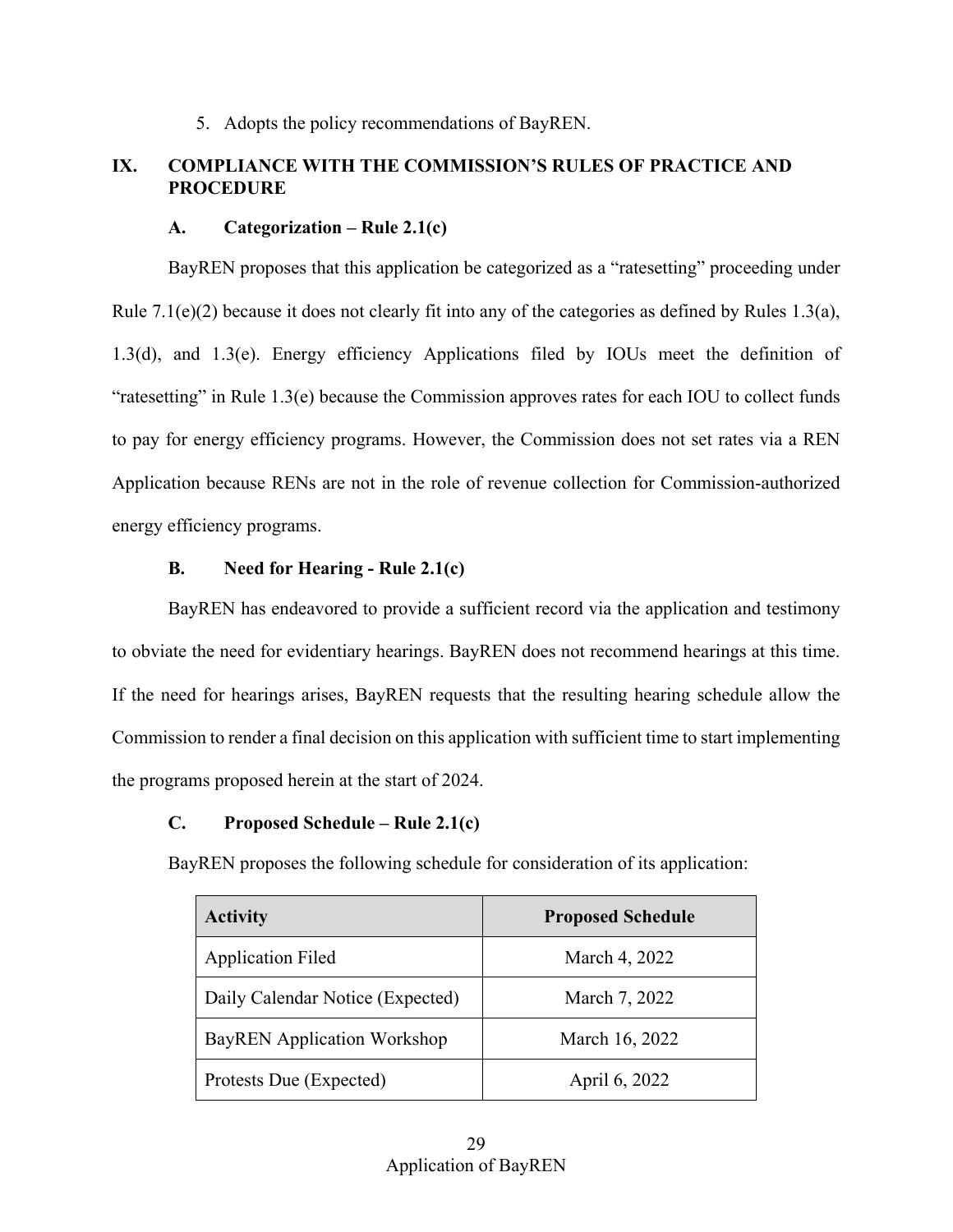| Reply to Protests (Expected) | April 18, 2022 |
|------------------------------|----------------|
| <b>Prehearing Conference</b> | May 11, 2022   |
| Scoping Memo                 | May 25, 2022   |
| <b>Opening Comments</b>      | June 22, 2022  |
| <b>Reply Comments</b>        | July 6, 2022   |
| <b>Proposed Decision</b>     | August 2022    |
| <b>Final Decision</b>        | September 2022 |

## <span id="page-33-0"></span>**D. Legal Name and Principal Place of Business – Rule 2.1(a)**

The legal name and principal place of business of the Applicant is:

ASSOCIATION OF BAY AREA GOVERNMENTS Bay Area Metro Center 375 Beale Street, Suite 700 San Francisco, CA 94105

Applicant is a joint powers authority formed under the laws of California.

## <span id="page-33-1"></span>**E. Correspondence and Communication Regarding This Application - Rule 2.1.(b)**

All correspondence and communications regarding this application should be addressed to:

Email: **beth**@emk-law.com San Francisco, CA 94105 Elizabeth M. Kelly Jennifer K. Berg LAW OFFICE OF ELIZABETH KELLY Director – Energy Programs San Francisco, CA 94122 Bay Area Metro Center Telephone: (415) 535-9998 375 Beale Street, Suite 700

Counsel for: ASSOCIATION OF BAY AREA GOVERNMENTS

P.O. Box 225037 ASSOCIATION OF BAY AREA GOVERNMENTS Telephone: (415) 820-7947 Email: jberg@bayareametro.gov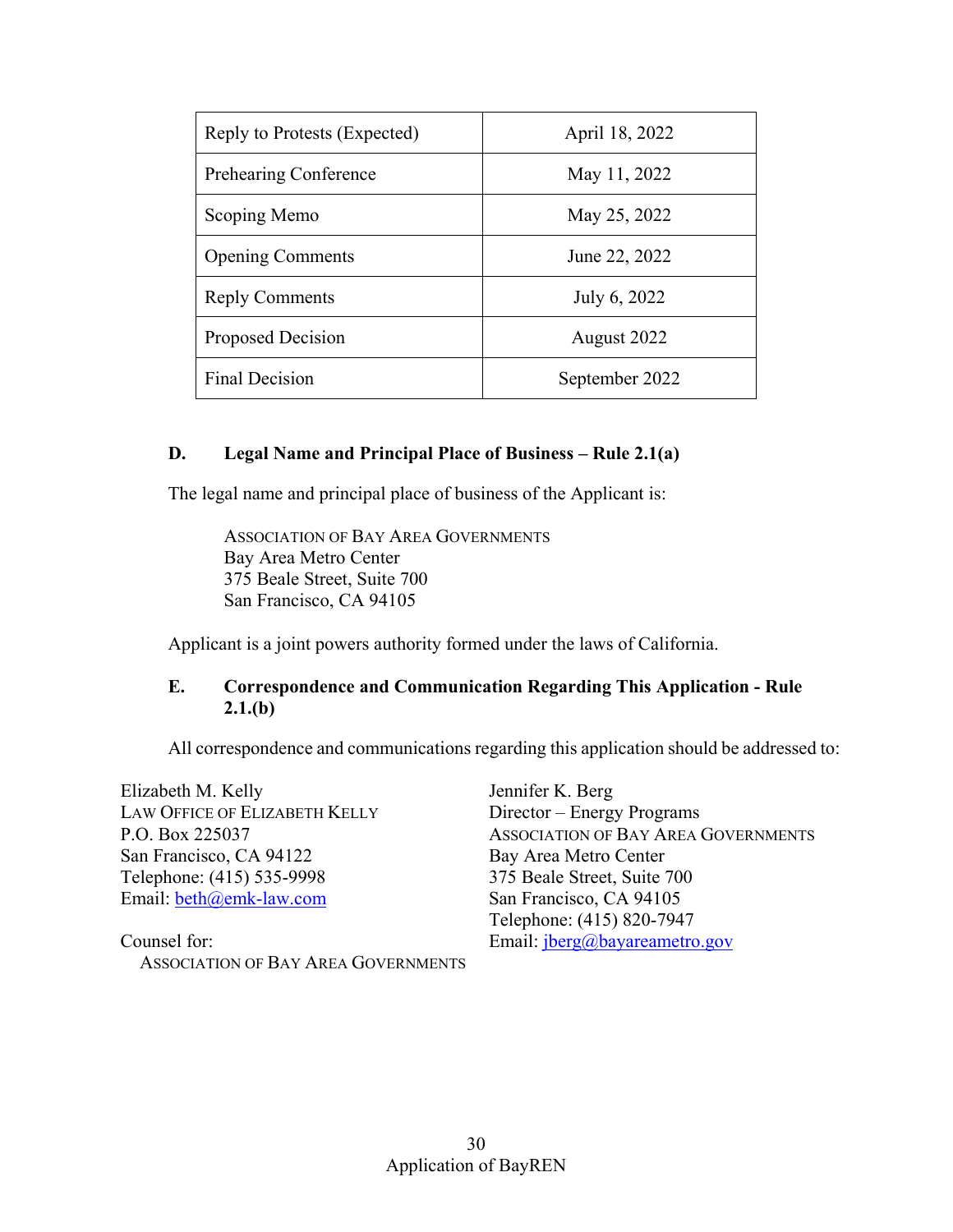#### **F. Articles of Incorporation – Rule 2.2**

<span id="page-34-0"></span>ABAG is a joint powers agency formed in 1961 pursuant to California Government Code Section 6500, *et seq.,* and the council of governments for the San Francisco Bay Area. BayREN, a program of Applicant, is engaged in the provision of energy efficiency programs under the authority granted by the Commission.

### **G. Authority to Increase Rates Not Applicable – Rule 3.2**

<span id="page-34-1"></span> by PG&E is allocated to BayREN. The Rule 3.2 requirements do not apply to this Application because BayREN does not request authority to increase rates or to implement changes that would result in increased rates. BayREN does not collect revenues for EE programs; rather, energy efficiency funding collected

### **H. Safety – Rule 2.1(c)**

<span id="page-34-2"></span> In D.16-01-017, the Commission adopted an amendment to Rule 2.1(c) requiring and budget for encouraging its customers to adopt energy savings measures. BayREN may contract Applications to clearly state "relevant safety considerations." This Application does not raise any safety issues because it is limited to seeking Commission approval of BayREN's goals, strategies, with third parties to provide energy efficiency interventions. BayREN's contracts with third-party energy efficiency contractors will address safety and will provide criteria and requirements for providers to safely operate in compliance with legal and regulatory requirements.

#### **I. Notice and Service of Application**

<span id="page-34-3"></span> A copy of the Application and Notice of Availability of supporting testimony are being served on the parties of record in R.13-11-005 and Chief Administrative Law Judge Anne Simon.

### **J. List of Supporting Documents**

<span id="page-34-4"></span> BayREN includes several documents to support this Application. The separate Notice of Availability served concurrently with this Application includes links to the following documents: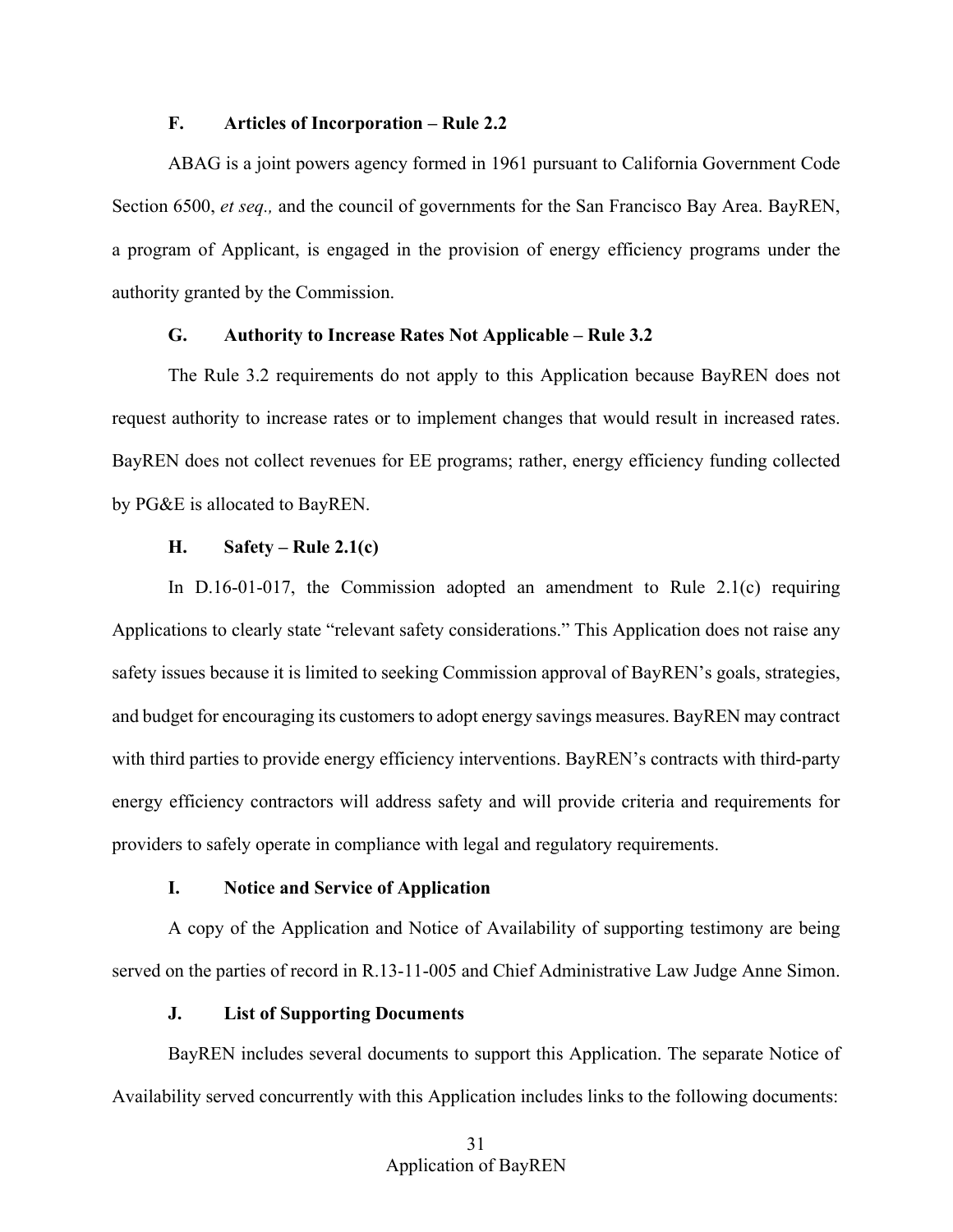| Exhibit BayREN-01  | BayREN Strategic Busines Plan 2024-2031 Testimony |
|--------------------|---------------------------------------------------|
| Exhibit BayREN -02 | BayREN Portfolio Plan 2024-2027 Testimony         |
| Exhibit BayREN -03 | <b>BayREN Testimony Appendices</b>                |

## <span id="page-35-0"></span>**X. CONCLUSION**

Association of Bay Area Governments thanks the Commission for its consideration of this Application and for providing BayREN with the opportunity to serve its communities throughout the San Francisco Bay Area with these critical and transformative programs. Association of Bay Area Governments respectfully requests the Commission expeditiously approve this Application.

Respectfully submitted,

/s/ Elizabeth Kelly Elizabeth M. Kelly Law Office of Elizabeth Kelly P.O. Box 225037 San Francisco, CA 94122 Telephone: (415) 535-9998 Email: [beth@emk-law.com](mailto:beth@emk-law.com) 

Counsel for: ASSOCIATION OF BAY AREA GOVERNMENTS

March 4, 2022